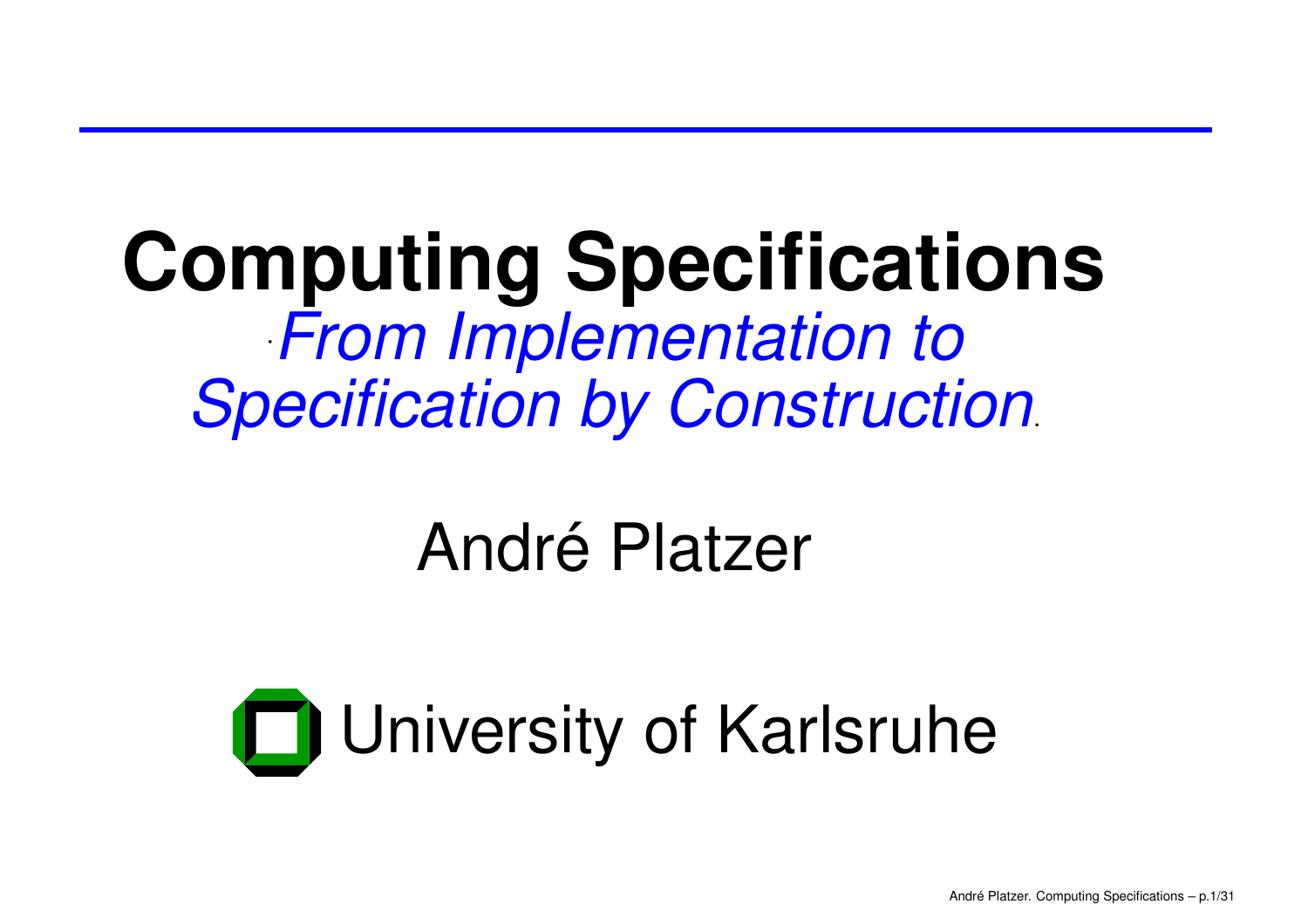## **Overview**

- •What means computing specifications
- •**• Applications**
- •**• Feasibility**
- How to do it
- $\bullet$ Examples
- •Summary & Discussion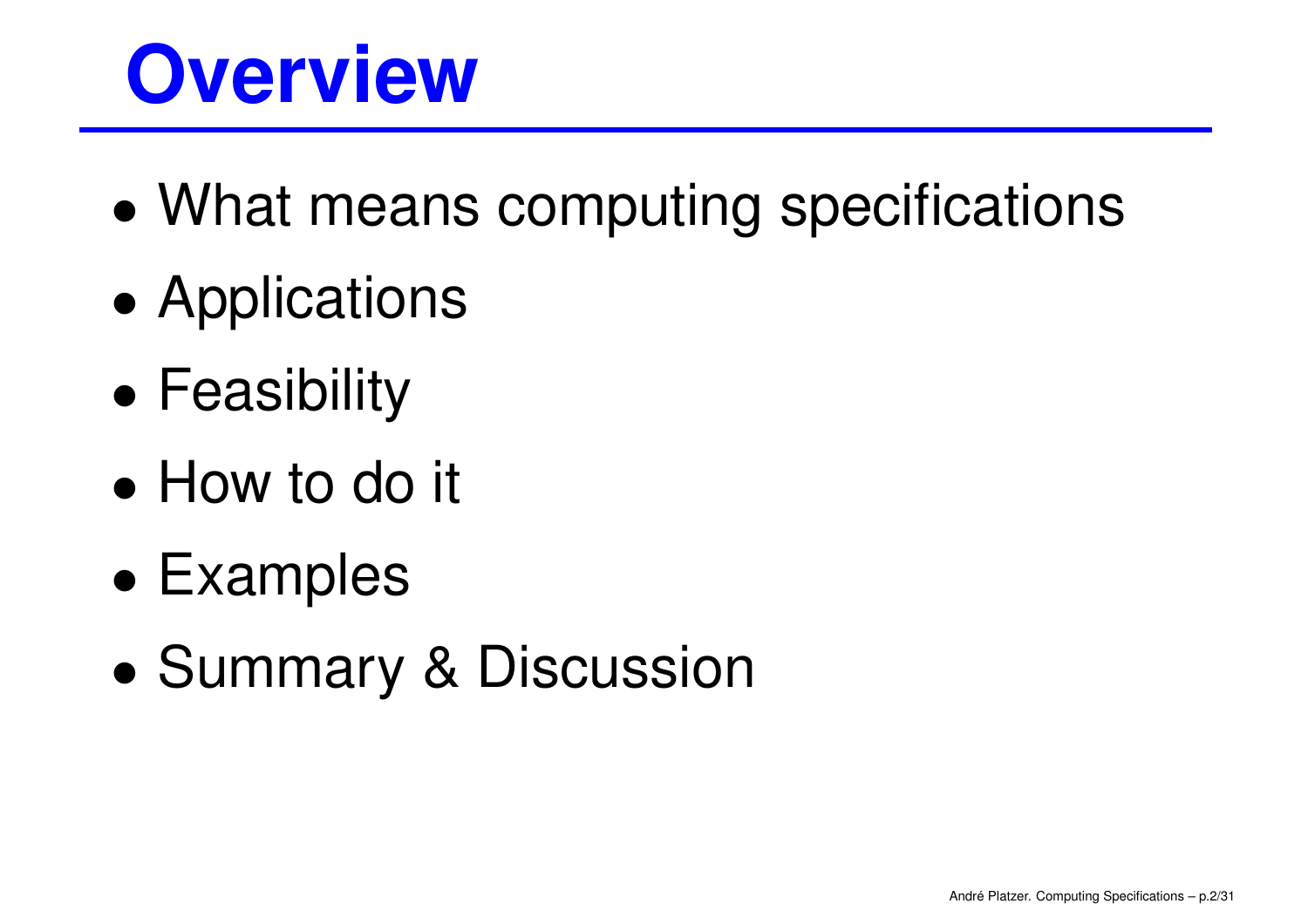## **Verification in reverse**

- • Given <sup>a</sup> program, automatically find its specification.
- $\bullet$ • Not just any specification, better yet the strongest specification that the program satisfies.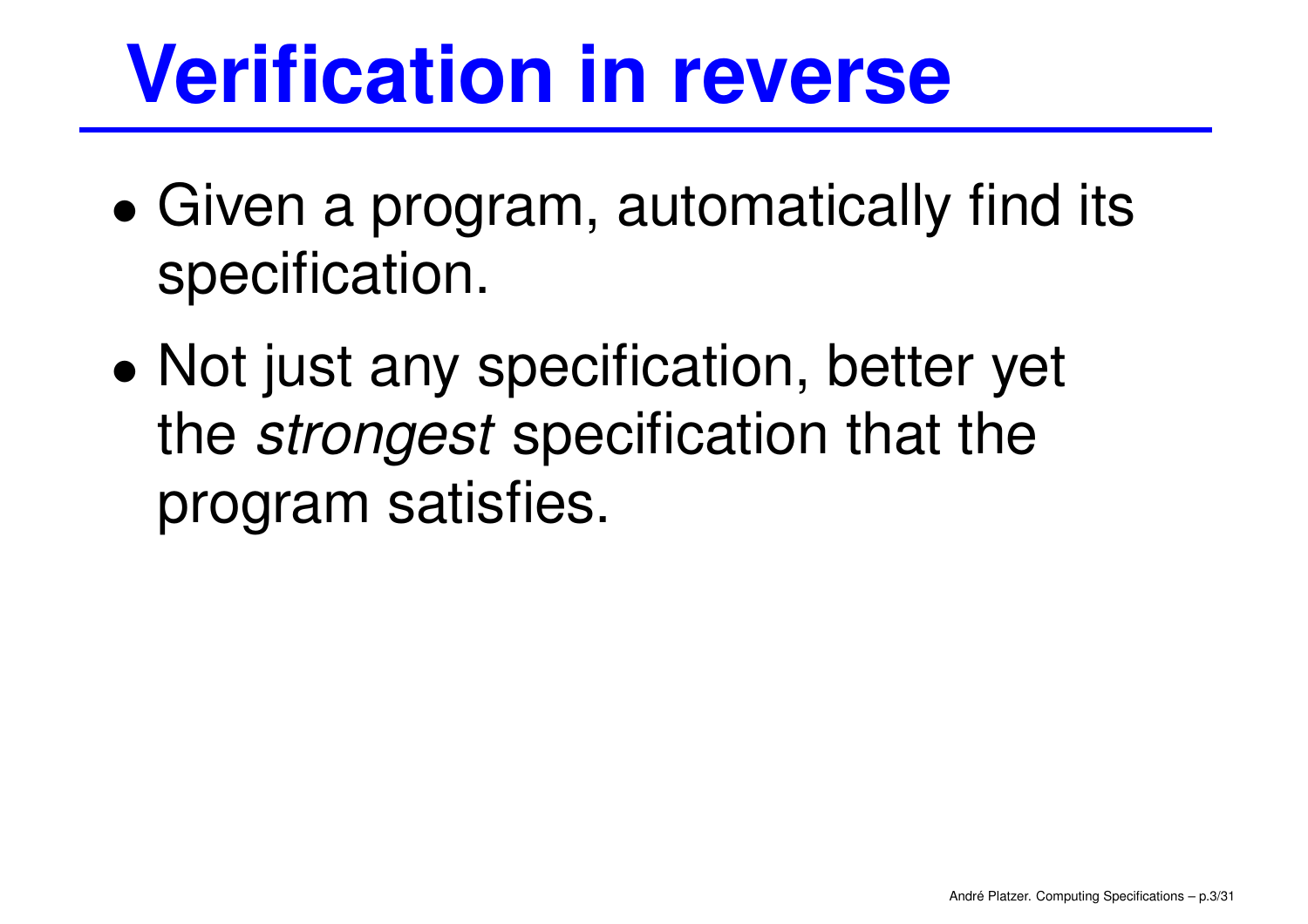# **Applications**

- Reverse-engineer existing code into a formal model.
- Auto-complete partial specifications of methods.
- • Explain what <sup>a</sup> comple x piece of code really does. (Expectation? Special cases?)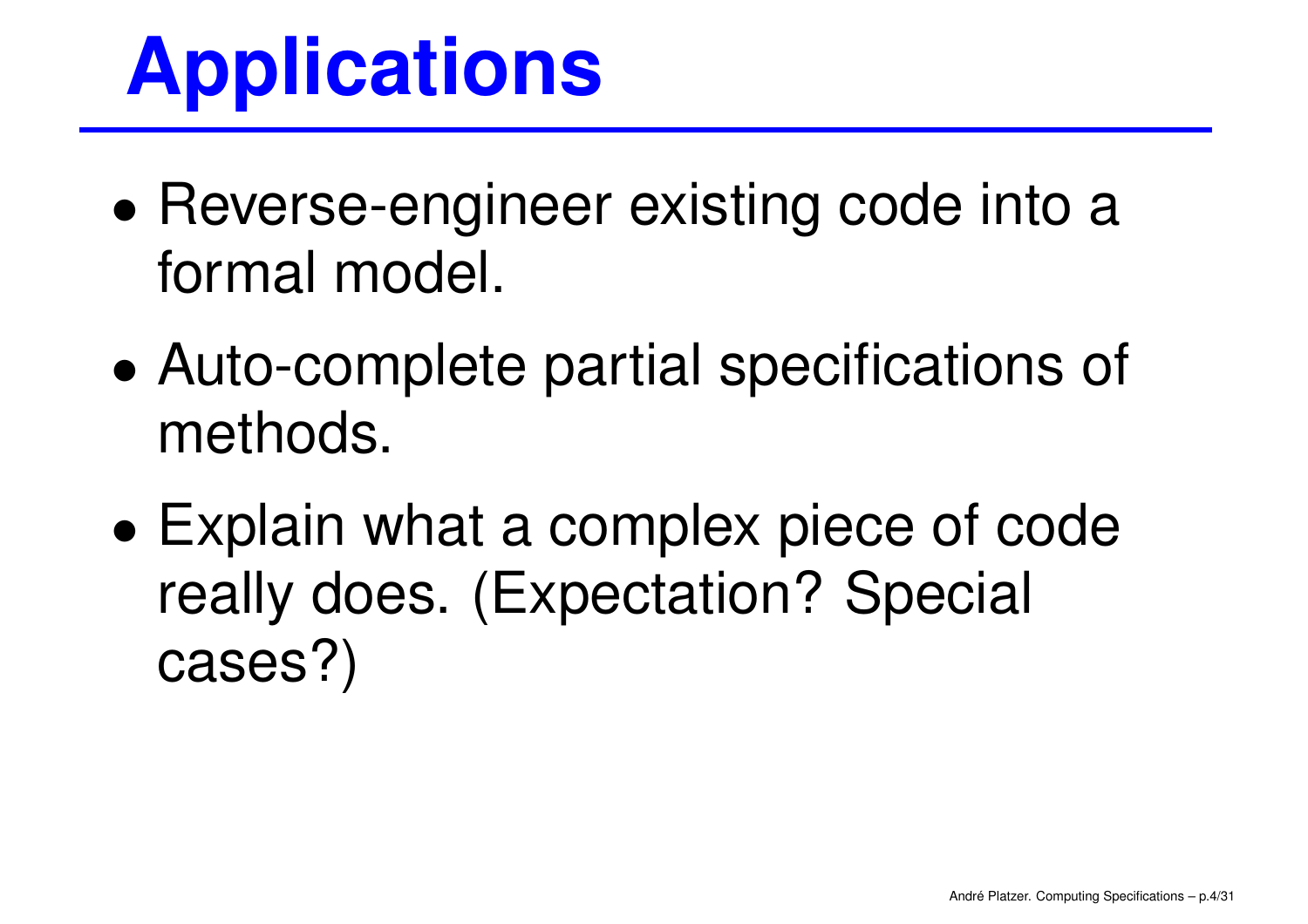## **Terminology I**

• $\bullet\,\,\psi$  is a specification of a program  $\alpha$  if

$$
\vdash \mathbf{x} \doteq x^{\text{pre}} \rightarrow
$$

$$
[\alpha]\psi
$$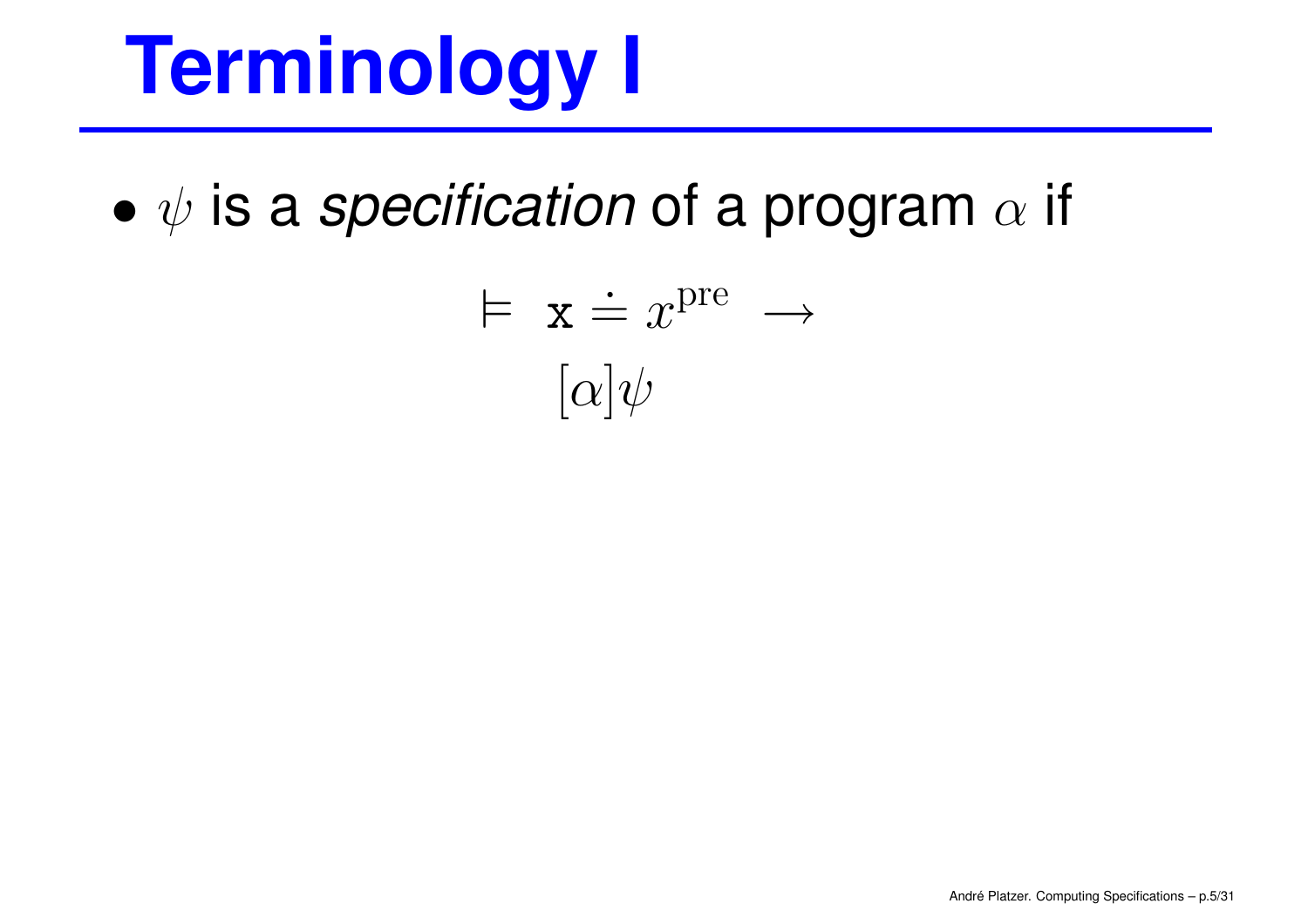# **Terminology I: Example**

• $\bullet\hspace{1mm} \psi$  is a specification if

$$
\vdash x \doteq x^{\text{pre}} \land y \doteq y^{\text{pre}} \rightarrow
$$

$$
[\{\texttt{int } t = x; x = y; y = t; \}] \psi
$$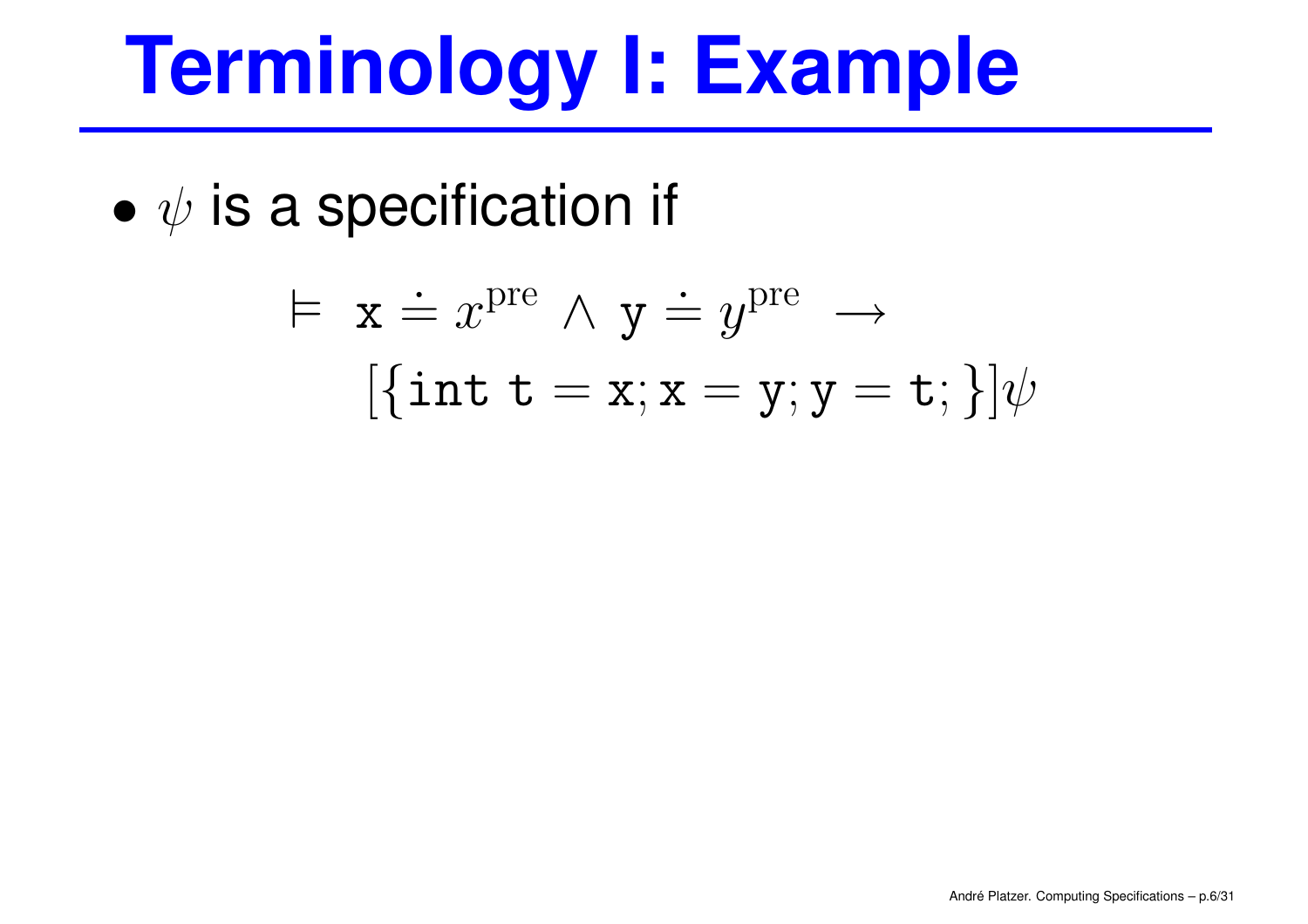# **Terminology I: Example**

• $\bullet\hspace{1mm} \psi$  is a specification if

$$
\vdash x \doteq x^{\text{pre}} \land y \doteq y^{\text{pre}} \rightarrow
$$

$$
[\{\texttt{int } t = x; x = y; y = t; \}] \psi
$$

\n- \n
$$
\psi_1 := \mathbf{x} \doteq y^{\text{pre}} \wedge \mathbf{y} \doteq x^{\text{pre}} \sqrt{\mathbf{y}^{\text{pre}}}
$$
\n
\n- \n $\psi_2 := \mathbf{x} - \mathbf{y} \doteq y^{\text{pre}} - x^{\text{pre}} \sqrt{\mathbf{y}^{\text{pre}}}$ \n
\n- \n $\psi_3 := \mathbf{x} \neq x^{\text{pre}} \wedge \mathbf{y} \neq y^{\text{pre}} \times$ \n
\n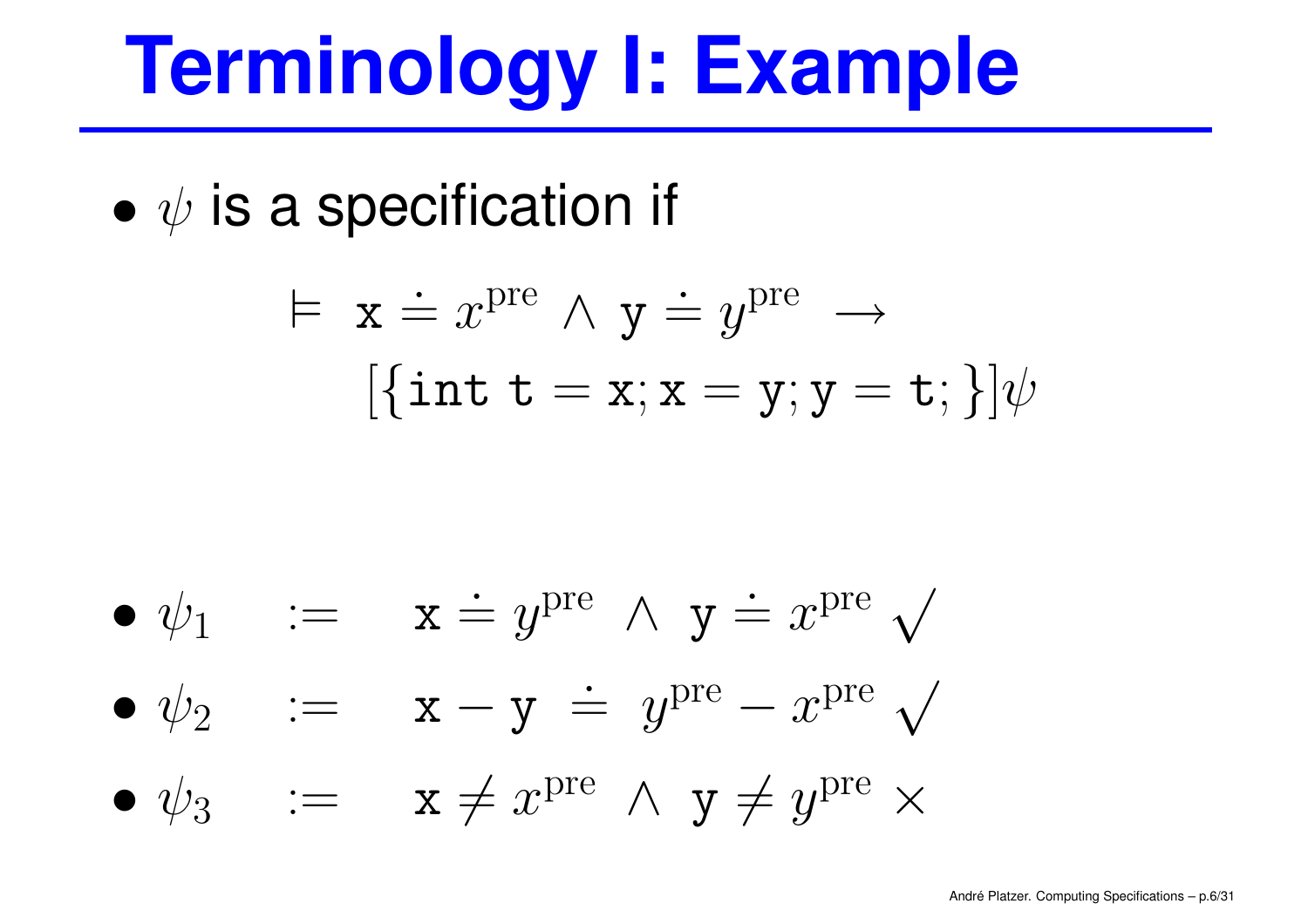## **Terminology II**

• $\bullet\hspace{0.1cm}\psi$  is stronger than  $\phi$ :

$$
\phi \preceq \psi \qquad :\Longleftrightarrow \qquad \psi \vDash \phi
$$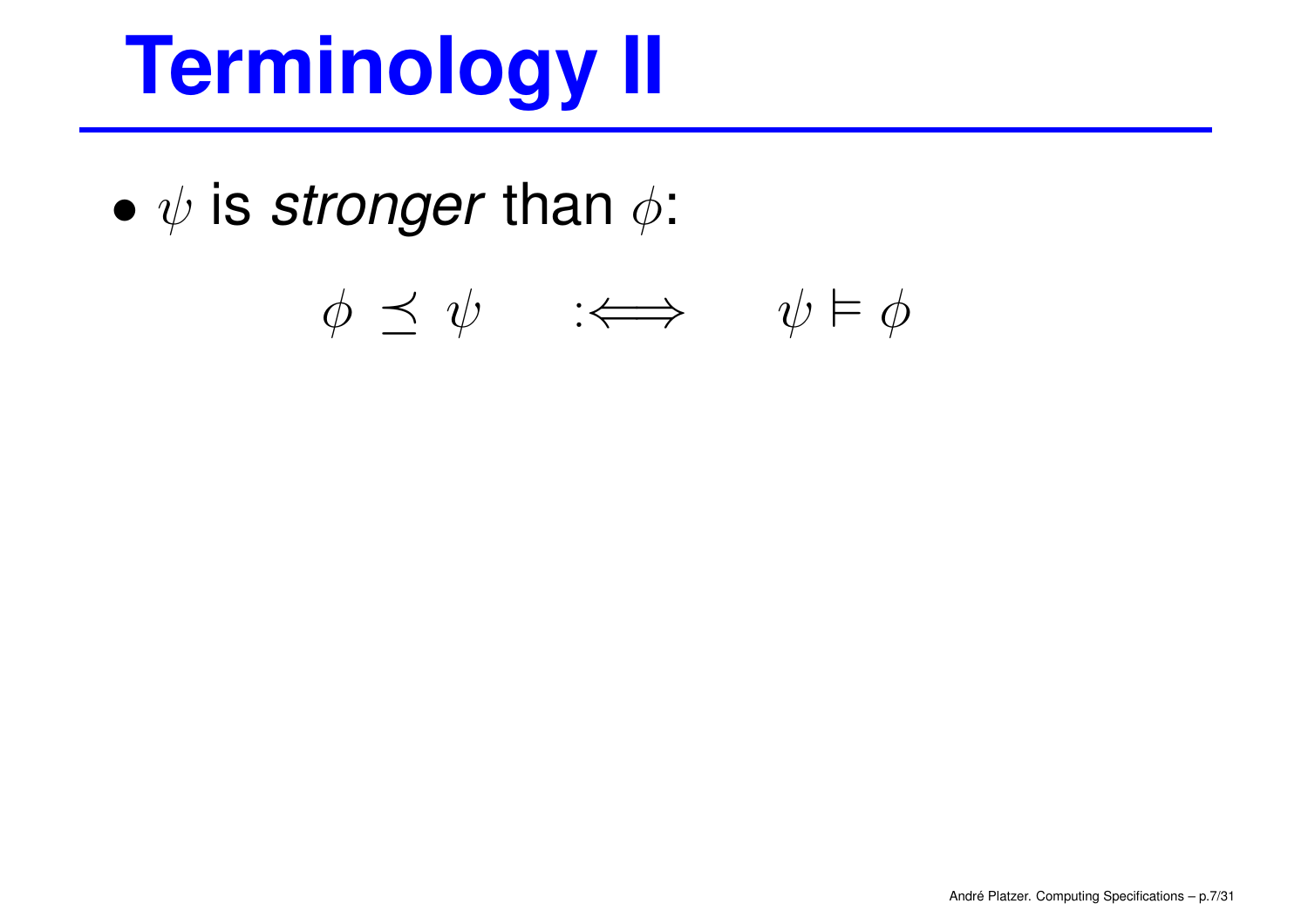## **Terminology II: Example**

• $\bullet\hspace{0.1cm}\psi$  is stronger than  $\phi$ :

$$
\begin{array}{rcl}\n\phi & \preceq \psi & :\iff & \psi \models \phi \\
\bullet \mathbf{x} - \mathbf{y} & \stackrel{\cdot}{=} y^{\text{pre}} - x^{\text{pre}} \\
\preceq & \mathbf{x} \stackrel{\cdot}{=} y^{\text{pre}} \land \mathbf{y} \stackrel{\cdot}{=} x^{\text{pre}}\n\end{array}
$$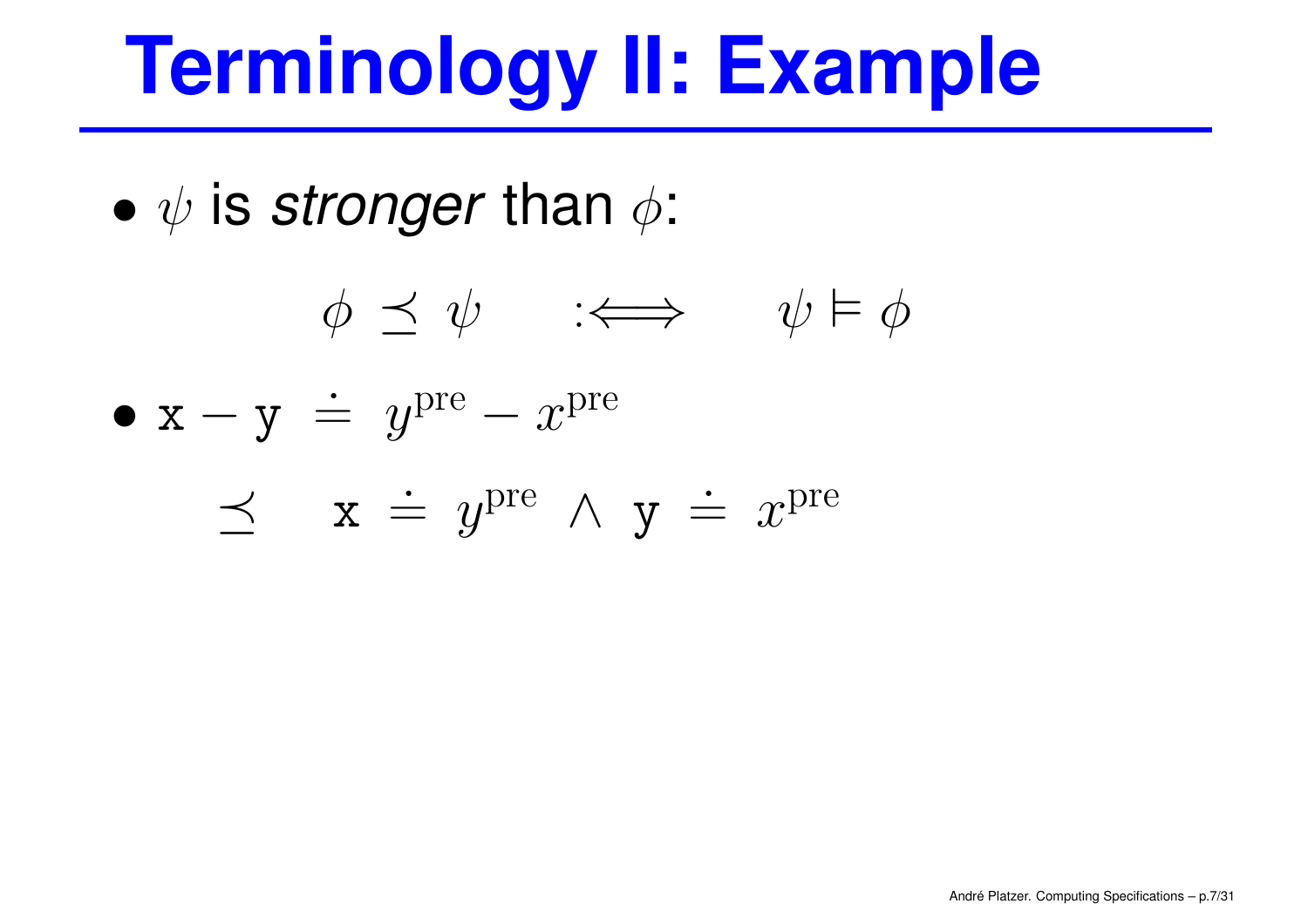## **Terminology II: Example**

• $\bullet\hspace{0.1cm}\psi$  is stronger than  $\phi$ :

$$
\phi \preceq \psi \qquad :\Longleftrightarrow \qquad \psi \vDash \phi
$$

•  $x - y = 0$  $\;\dot{=}\;\; y^{\rm pre}-x^{\rm pre}$ 

$$
\preceq
$$
  $\mathbf{x} \doteq y^{\text{pre}} \wedge \mathbf{y} \doteq x^{\text{pre}}$ 

 $\bullet$  Do strongest specifications always exist? Are they unique?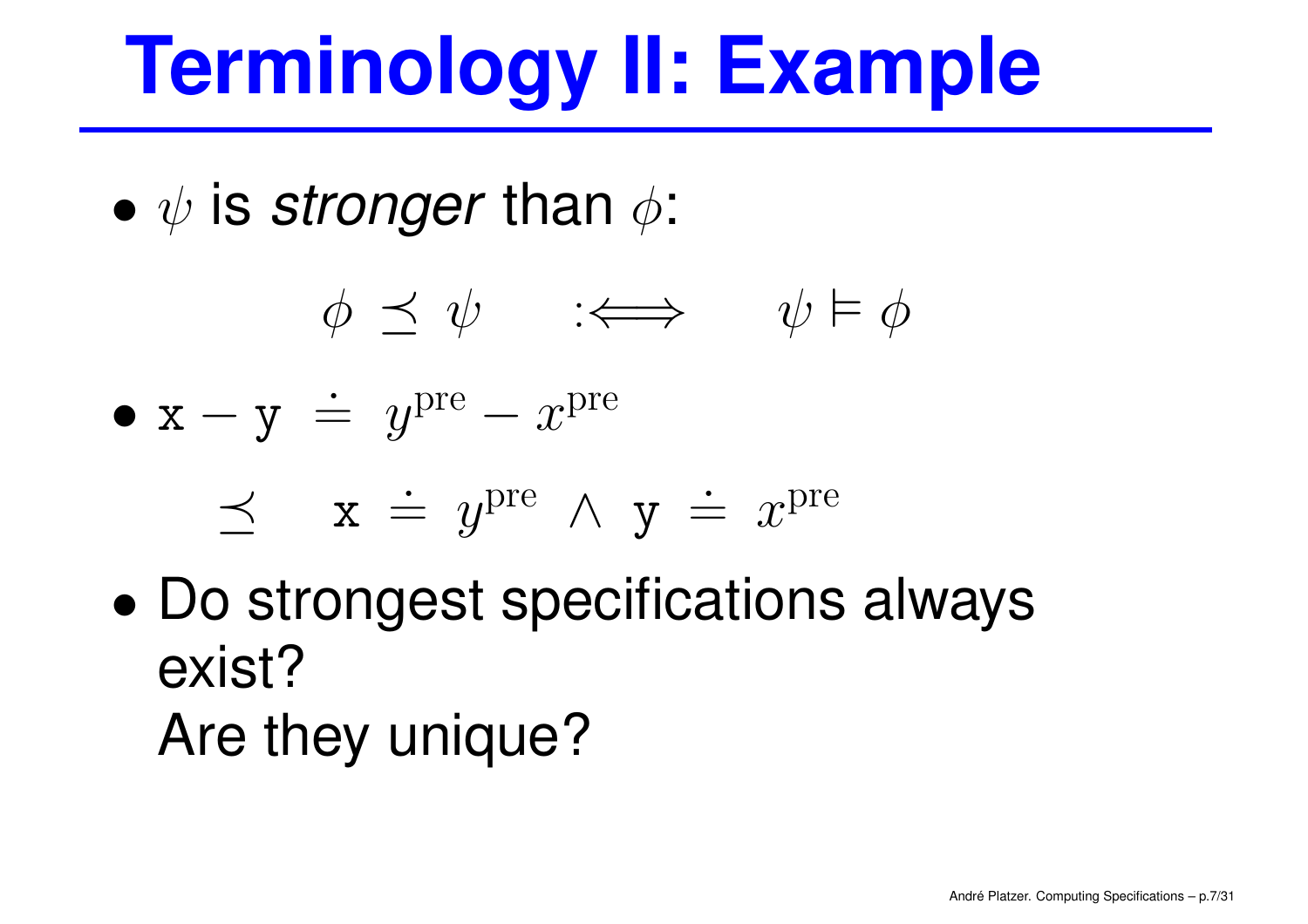## **Terminology II: Example**

• $\bullet\hspace{0.1cm}\psi$  is stronger than  $\phi$ :

$$
\phi \preceq \psi \qquad :\Longleftrightarrow \qquad \psi \vDash \phi
$$

•  $x - y = 0$  $\;\dot{=}\;\; y^{\rm pre}-x^{\rm pre}$ 

$$
\preceq
$$
 x  $\doteq y^{\text{pre}} \wedge y \doteq x^{\text{pre}}$ 

- $\bullet$  Do strongest specifications always exist? **Yes!** Are they unique? **Almost!**
- •• prefer "more readable"  $\psi$ .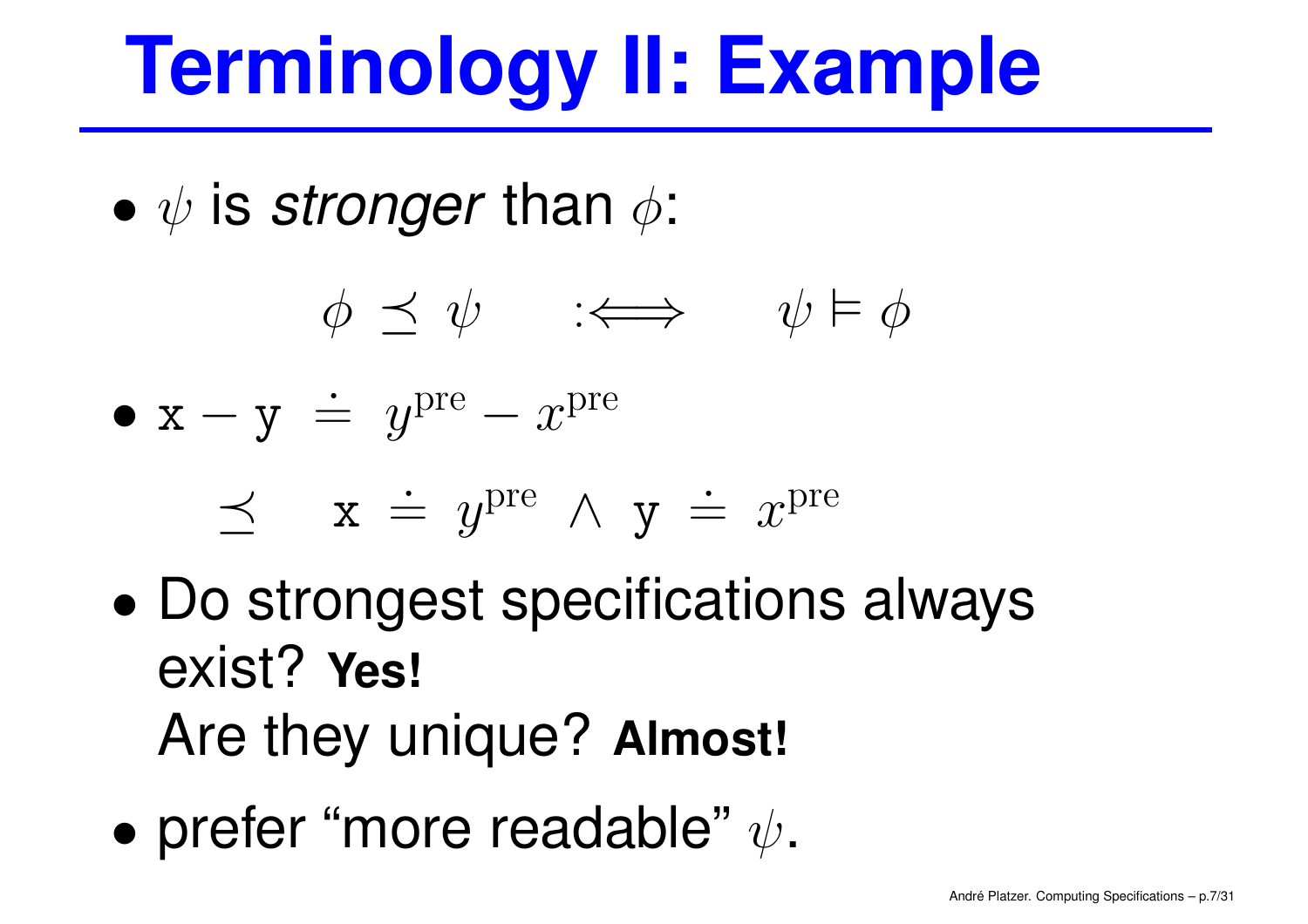#### **Construction: Motivation**

if 
$$
(x > 9)
$$
 {  
\n $x = x + 2;$   
\n $\}$  else {  
\n $x = x - 1;$   
\n $\}$   
\n $x = x + 4;$ 

What specification? Call it  $\mathcal{C}$ ?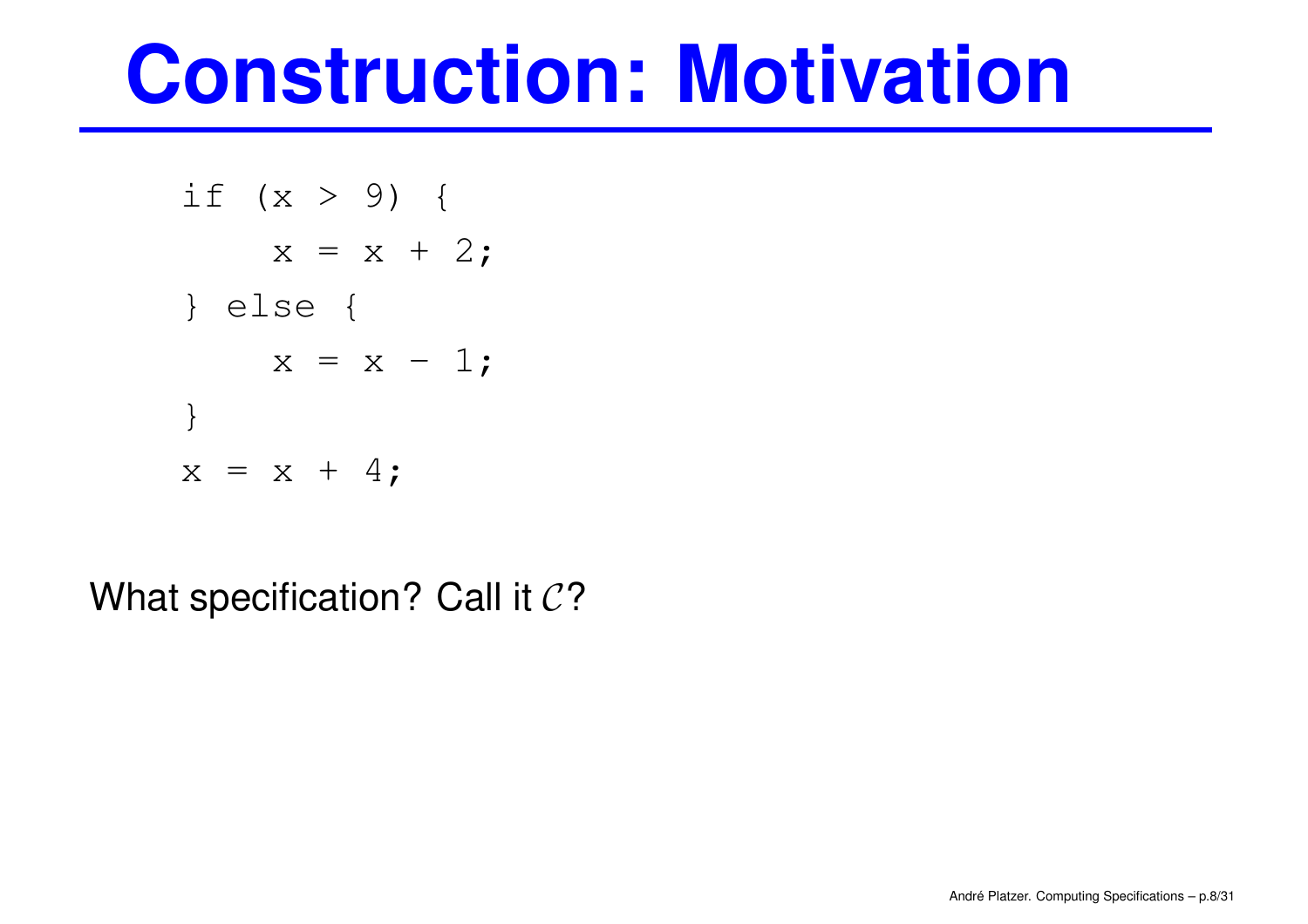#### **Construction: Motivation**

if 
$$
(x > 9)
$$
 {  
\n $x = x + 2;$   
\n} else {  
\n $x = x - 1;$   
\n}  
\n $x = x + 4;$ 

#### What specification? Call it  $\mathcal{C}$ ?

x>9 `h x=x+ <sup>6</sup>iC x>9 `h x=x+ 2+ <sup>4</sup>iC x>9 `h x=x+ <sup>2</sup>ih x=x+ <sup>4</sup>iC x≤ 9 `h x=x+ <sup>3</sup>iC x≤ 9 `h x=x1+ <sup>4</sup>iC x≤ 9 `h x=x−<sup>1</sup>ih x=x+ <sup>4</sup>iC `h <sup>α</sup>iC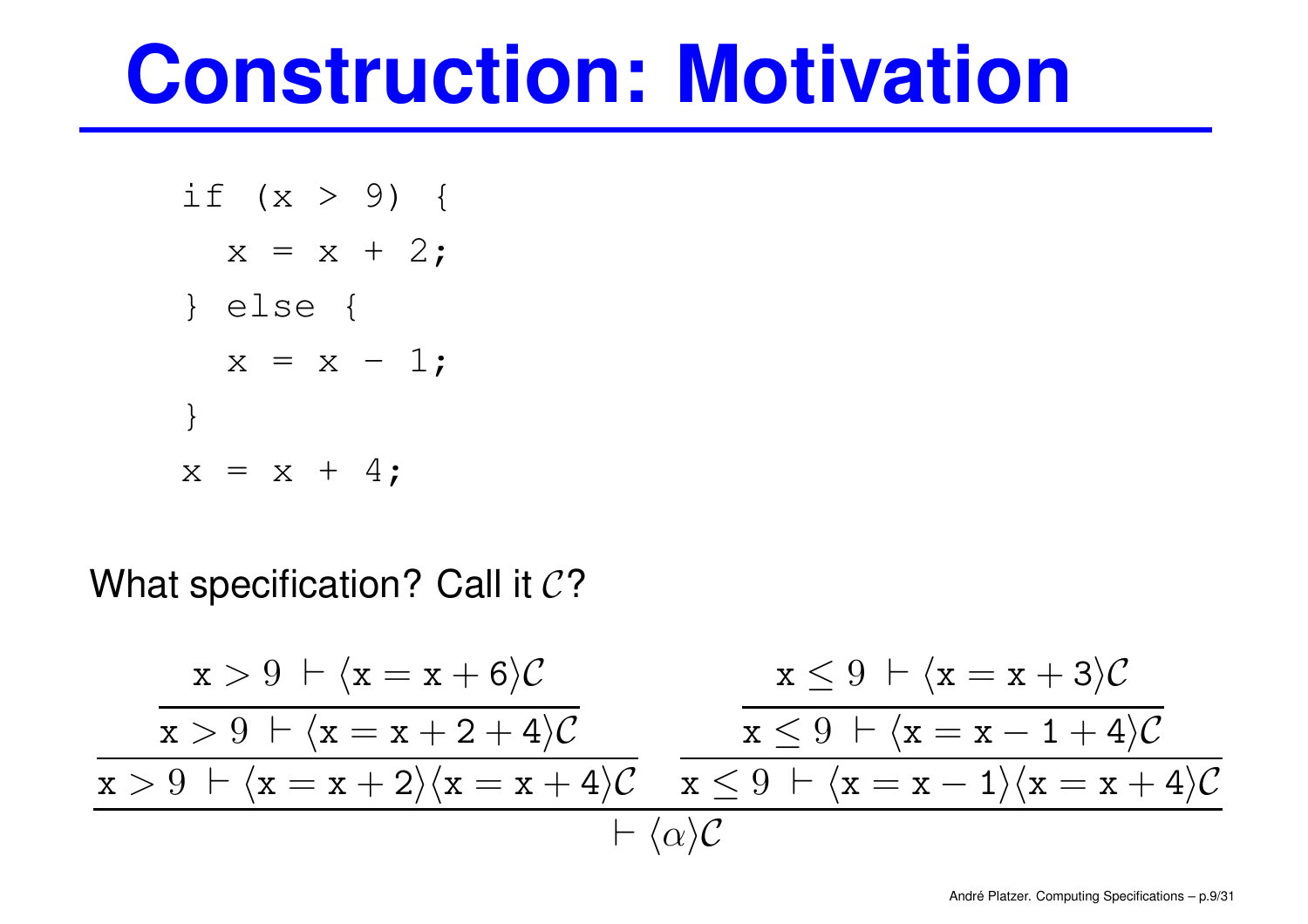## **Automatic construction**

- 1. Call  $\cal C$  a constant symbol of type formula.
- 2. Prepare (special) proof obligation.

$$
\vdash \mathbf{x} \doteq x^{\mathrm{pre}} \ \rightarrow \ \langle \alpha \rangle \mathcal{C}
$$

- 3. Perform sequent calculus.
- 4. Use (failed) proof attempts.
- 5. Extract specification.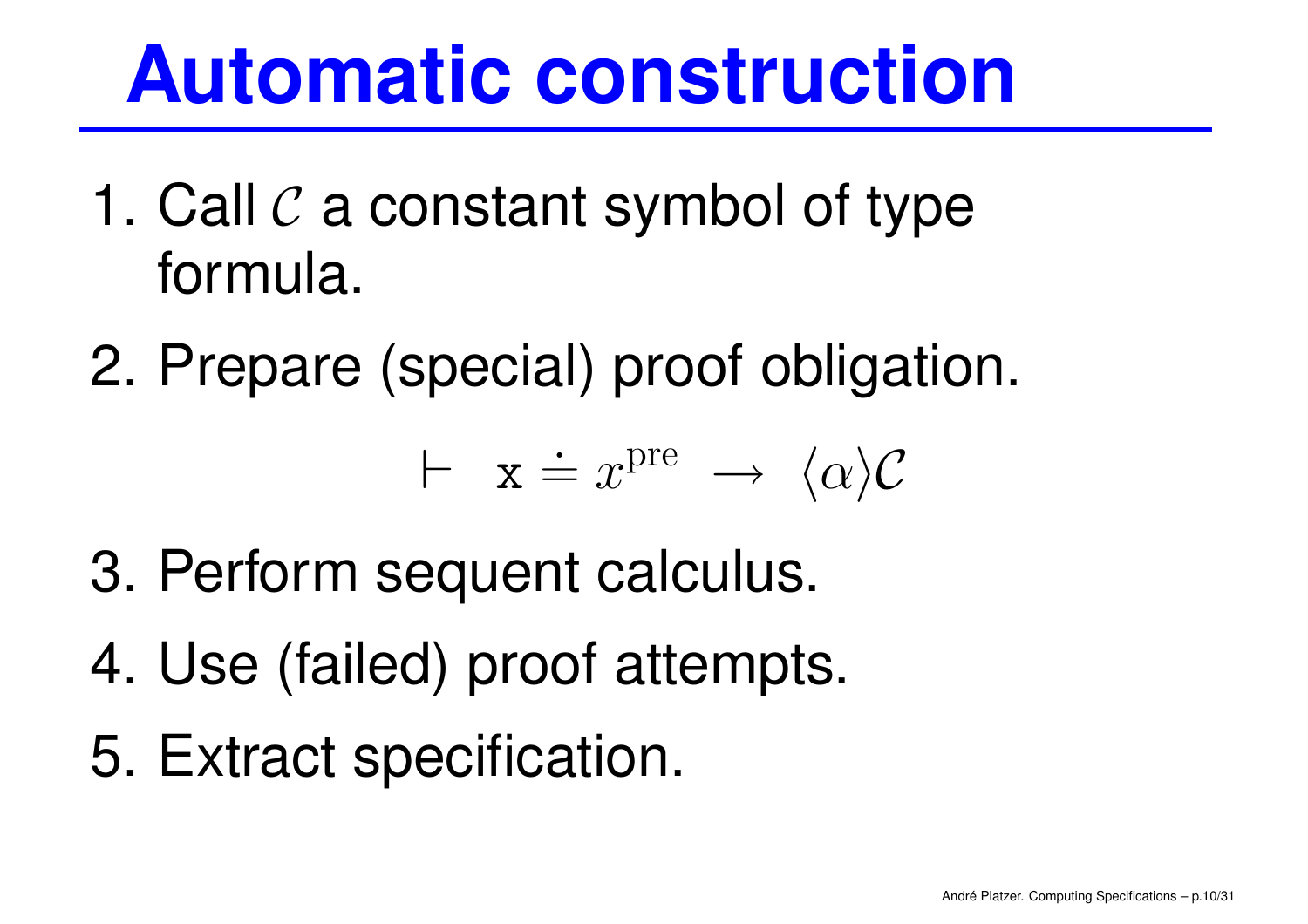## **Inference rules**

$$
\frac{D_1 \cdots D_n}{C}
$$

allowed if  $\forall I \ \forall s$ 

$$
I, s \models C
$$
  

$$
\iff I, s \models D_1 \land \dots \land D_n
$$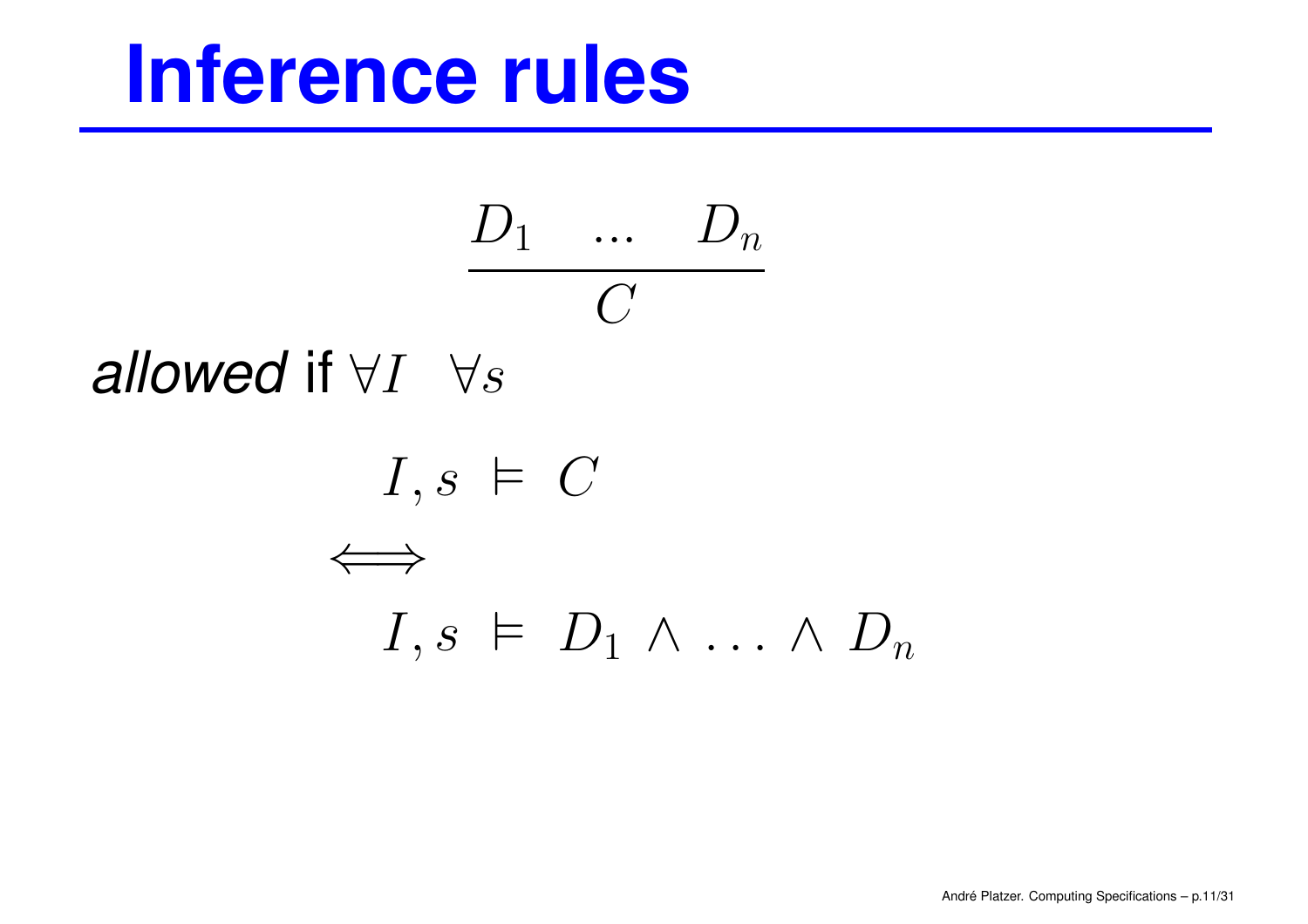#### **Ex: mutual branch**

```
i f ( x < 0 ) {
     x = 0;} else {
     x = x + 1;
}<br>}
i f ( 0 > x ) {
     x = 17;
} else {
     x = x + 2;
```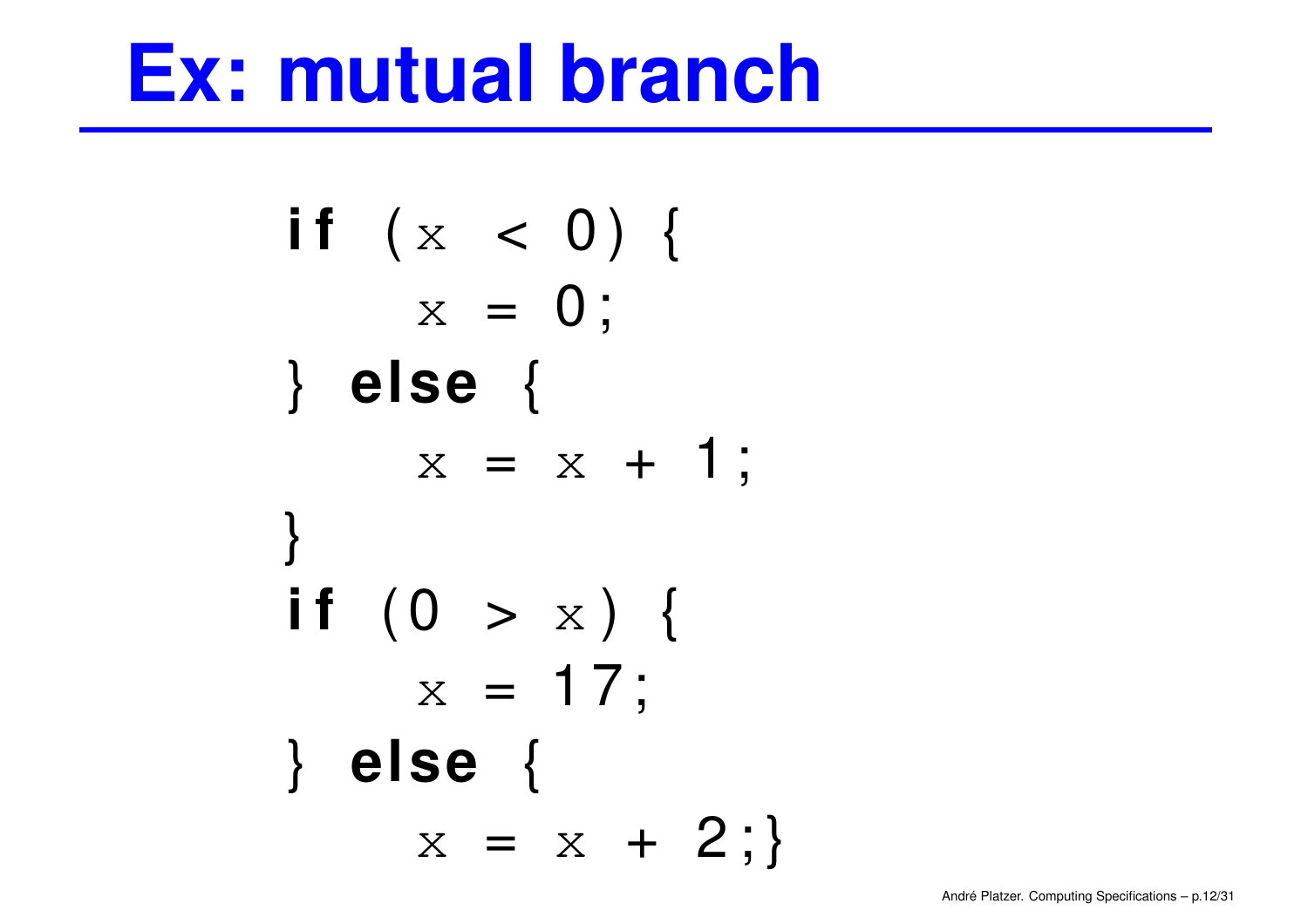#### **Ex: mutual branch**

•• Implementation result (accumulator mode)

$$
\psi_{\mathcal{C}} := (\mathbf{x} < 0 \to \langle \mathbf{x} = 2 \rangle \mathcal{C})
$$
\n
$$
\wedge (\mathbf{x} \geq 0 \to \langle \mathbf{x} = \mathbf{x} + 3 \rangle \mathcal{C})
$$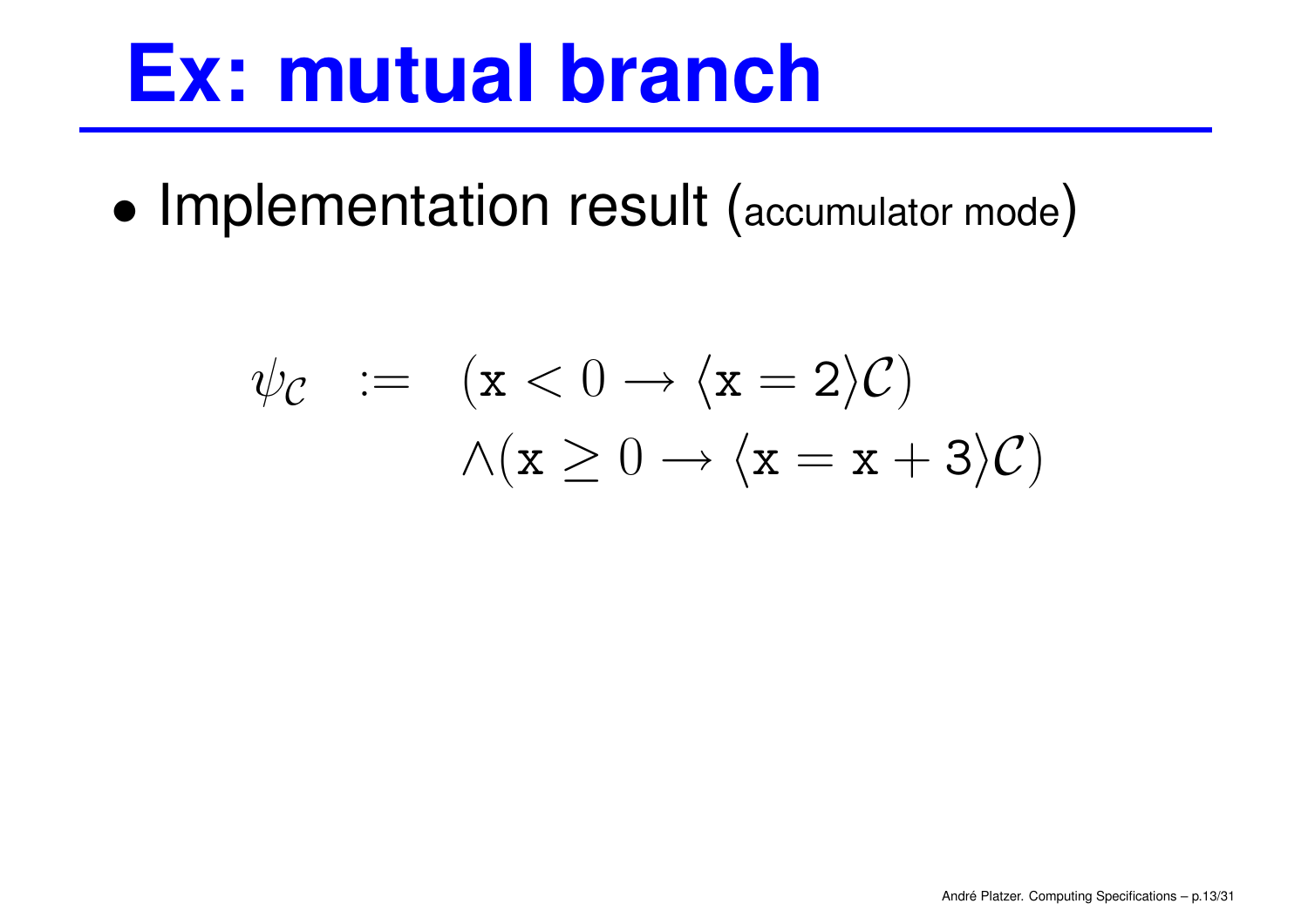#### **Ex: mutual branch**

•• Implementation result (accumulator mode)

$$
\psi_{\mathcal{C}} := (\mathbf{x} < 0 \to \langle \mathbf{x} = 2 \rangle \mathcal{C})
$$
\n
$$
\wedge (\mathbf{x} \geq 0 \to \langle \mathbf{x} = \mathbf{x} + 3 \rangle \mathcal{C})
$$

•• Implementation result (equation mode)

$$
\psi' := (x^{\text{pre}} < 0 \to x^{\text{post}} \doteq 2)
$$
  

$$
\wedge (x^{\text{pre}} \ge 0 \to x^{\text{post}} \doteq x^{\text{pre}} + 3)
$$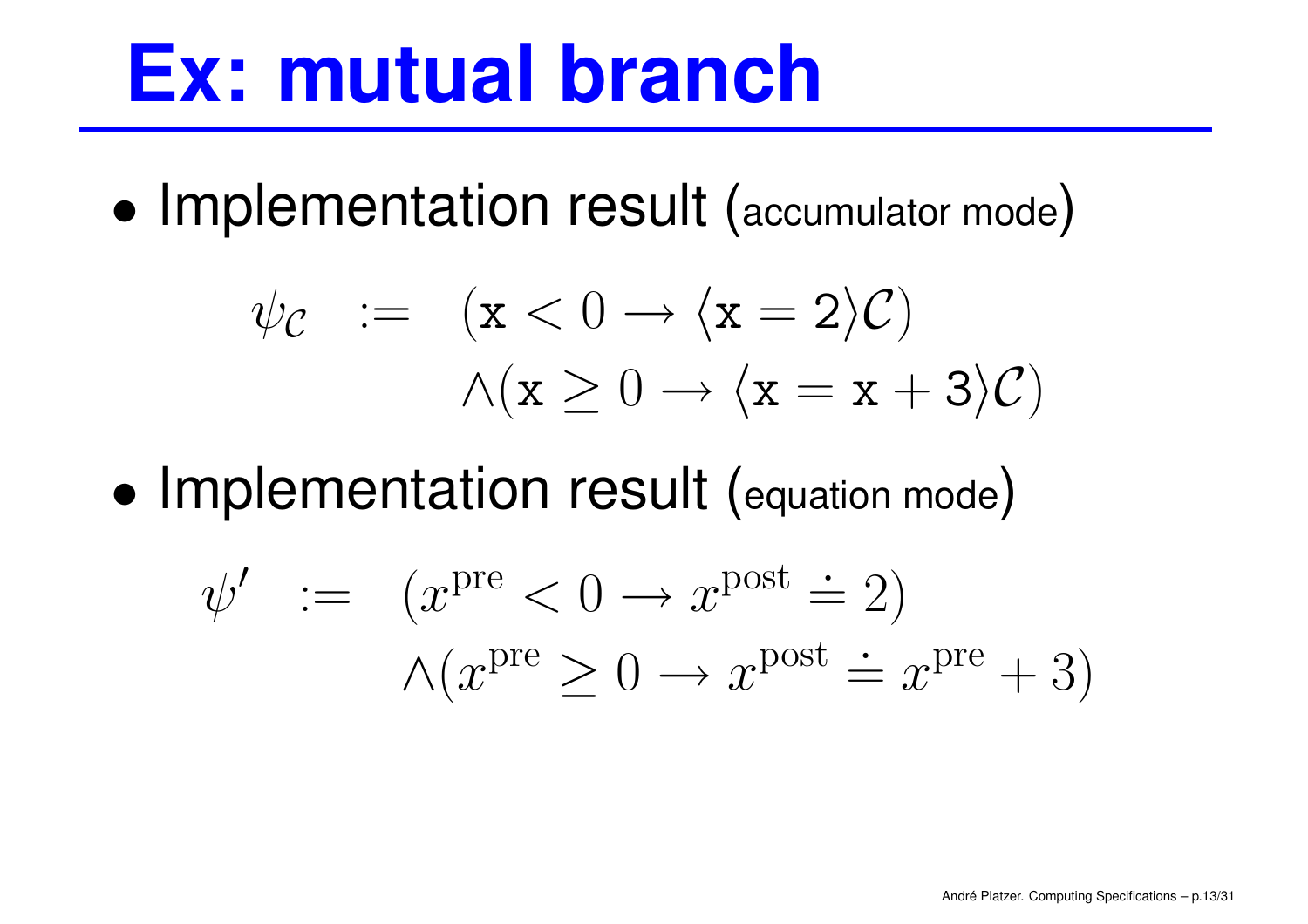## **Ex: algebraic loop**

**int** i <sup>=</sup> 0 ; **while** ( <sup>i</sup> <sup>&</sup>lt; 4 ) { s <sup>=</sup> <sup>s</sup> <sup>+</sup> <sup>n</sup><sup>∗</sup>i ; i++; }

•• Implementation result (equation mode)

$$
\psi_{\mathcal{C}} := s^{\text{post}} \doteq s^{\text{pre}} + \underbrace{6 * n}_{\text{simplified}} \wedge i^{\text{post}} \doteq 5
$$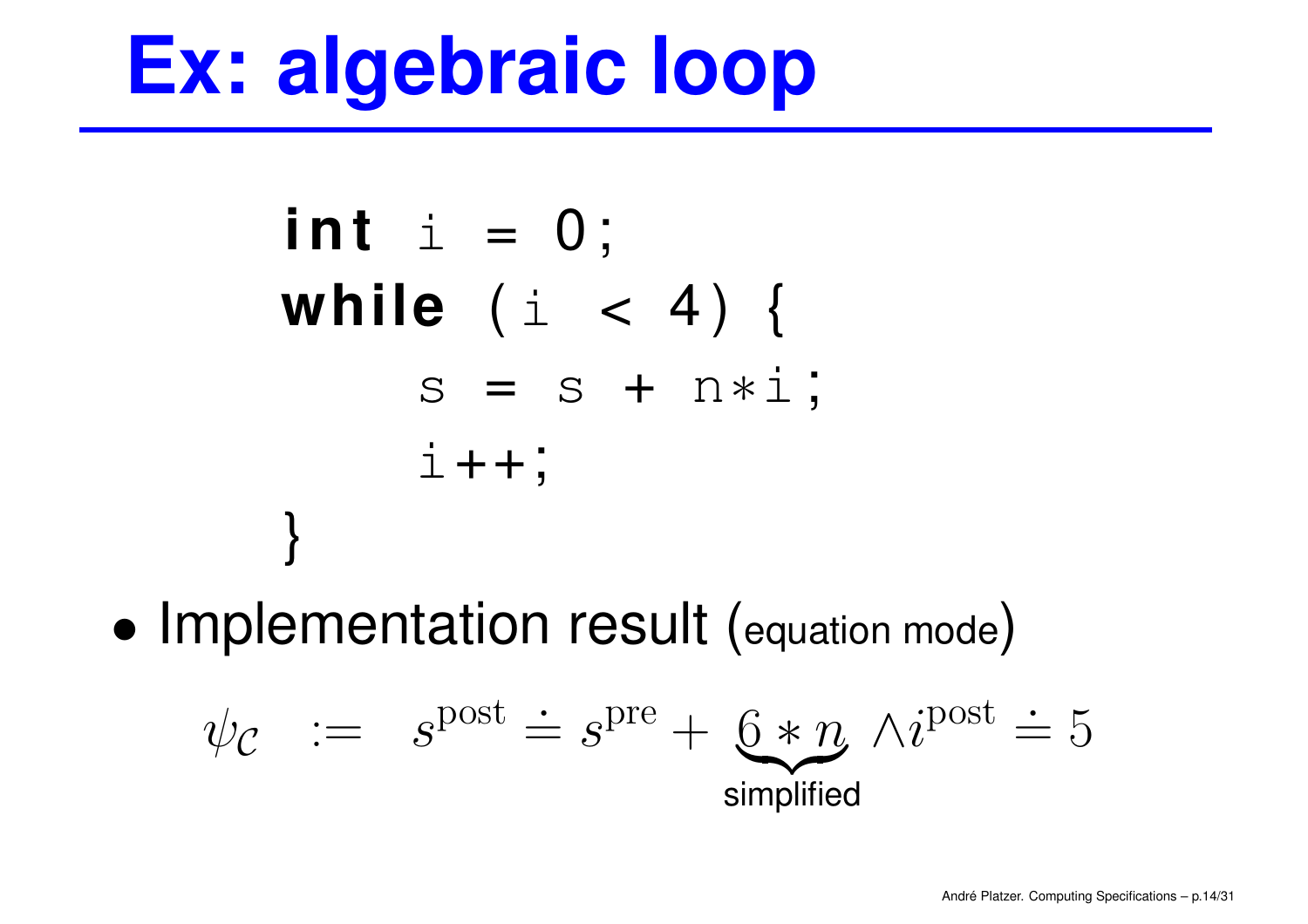## **Ex: Diophantine equation**

**for** (  $int$   $i = 1$ ;  $i < 10$ ;  $i + +$  ) { **for** (int  $j = 1$ ;  $j < 10$ ;  $j + +$ ) { **i f** ( <sup>i</sup>∗<sup>i</sup> <sup>+</sup> j <sup>+</sup> 1 <sup>=</sup> <sup>=</sup> <sup>i</sup>∗j ) { / / return "pair" (i,j) **return** ( 1 0 0 <sup>∗</sup> <sup>i</sup> <sup>+</sup> j ) ; } }<br>} **} return** <sup>−</sup>1;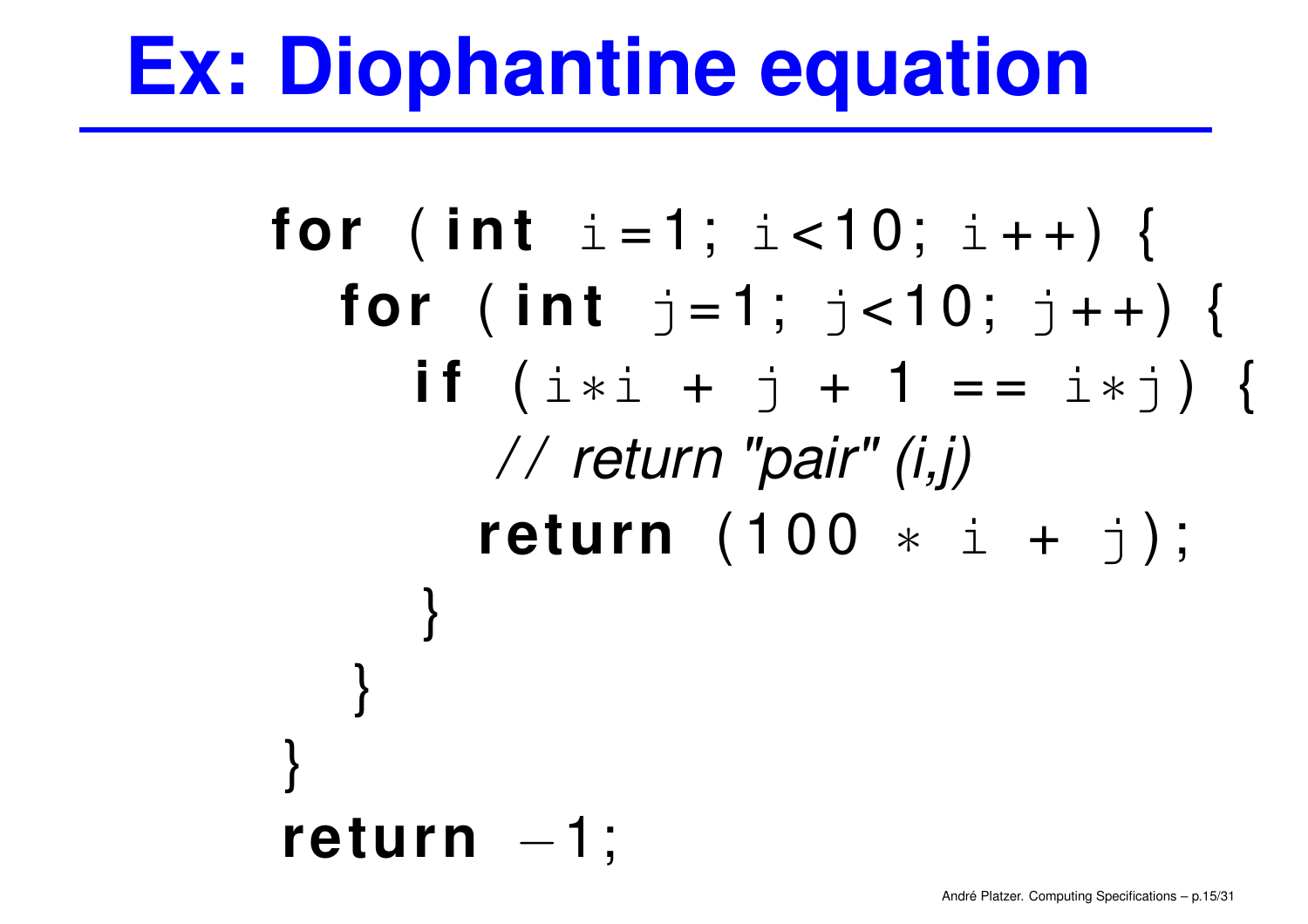## **Implementation**

- As an additional KeY module.
- It works.
- Still some incon veniences: unnecessar y internal variables.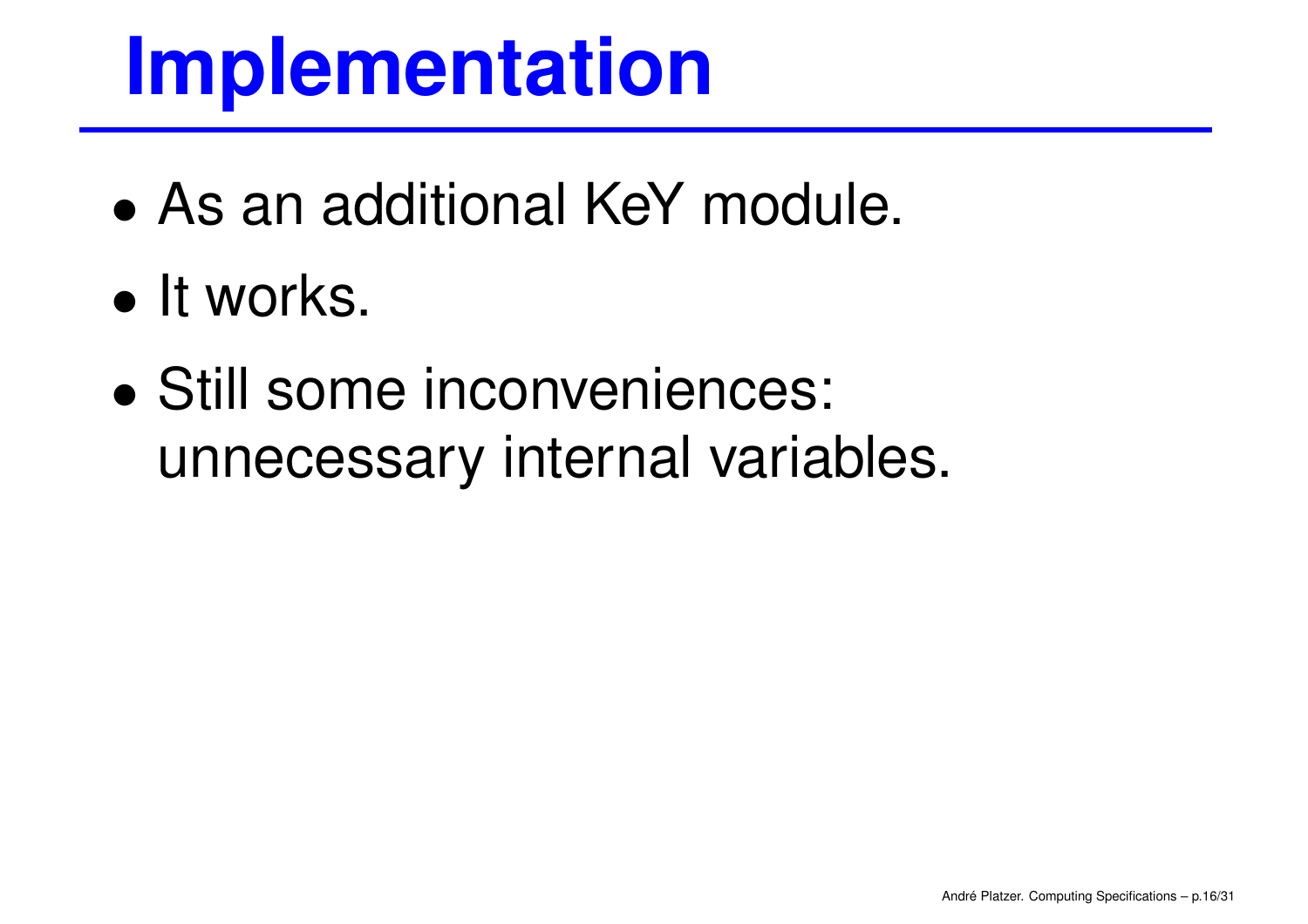

- Specification collapses sometimes.
- -Branching cases not (yet) reconciled.
- - Unbounded loops are <sup>a</sup> major problem.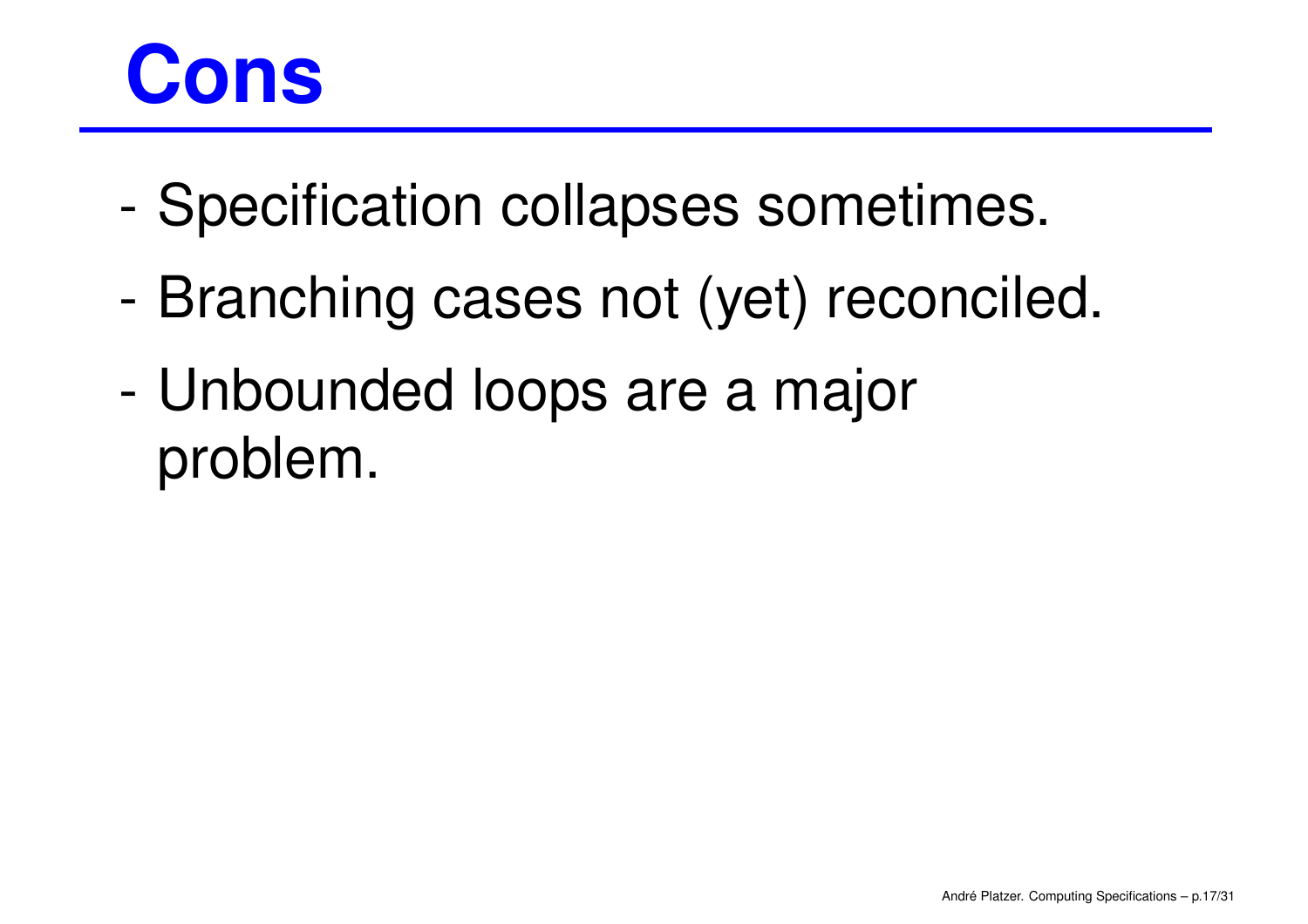#### **Pros**

- + Apart from unbounded loops we have strongest specs.
- + No ad-hoc method but well-understood logic.
- + Close to theory.
- + Theorem provers are applicable.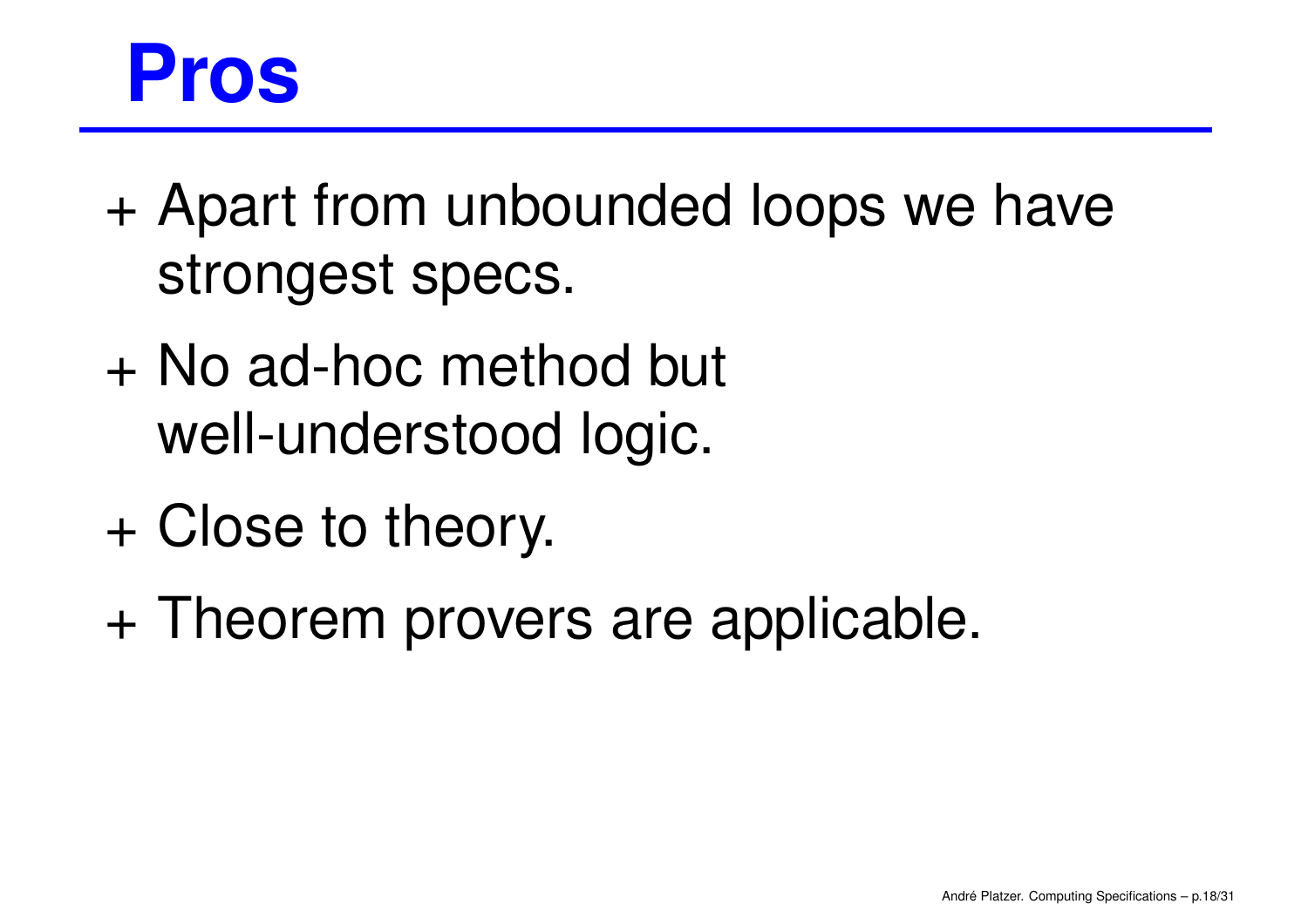# **Summary 1**

- •Computing specifications is useful.
- • The strongest specification exists and is (rather) unique.
- $\bullet$  Automatic specification construction is effective.
- •• Readability is the clue.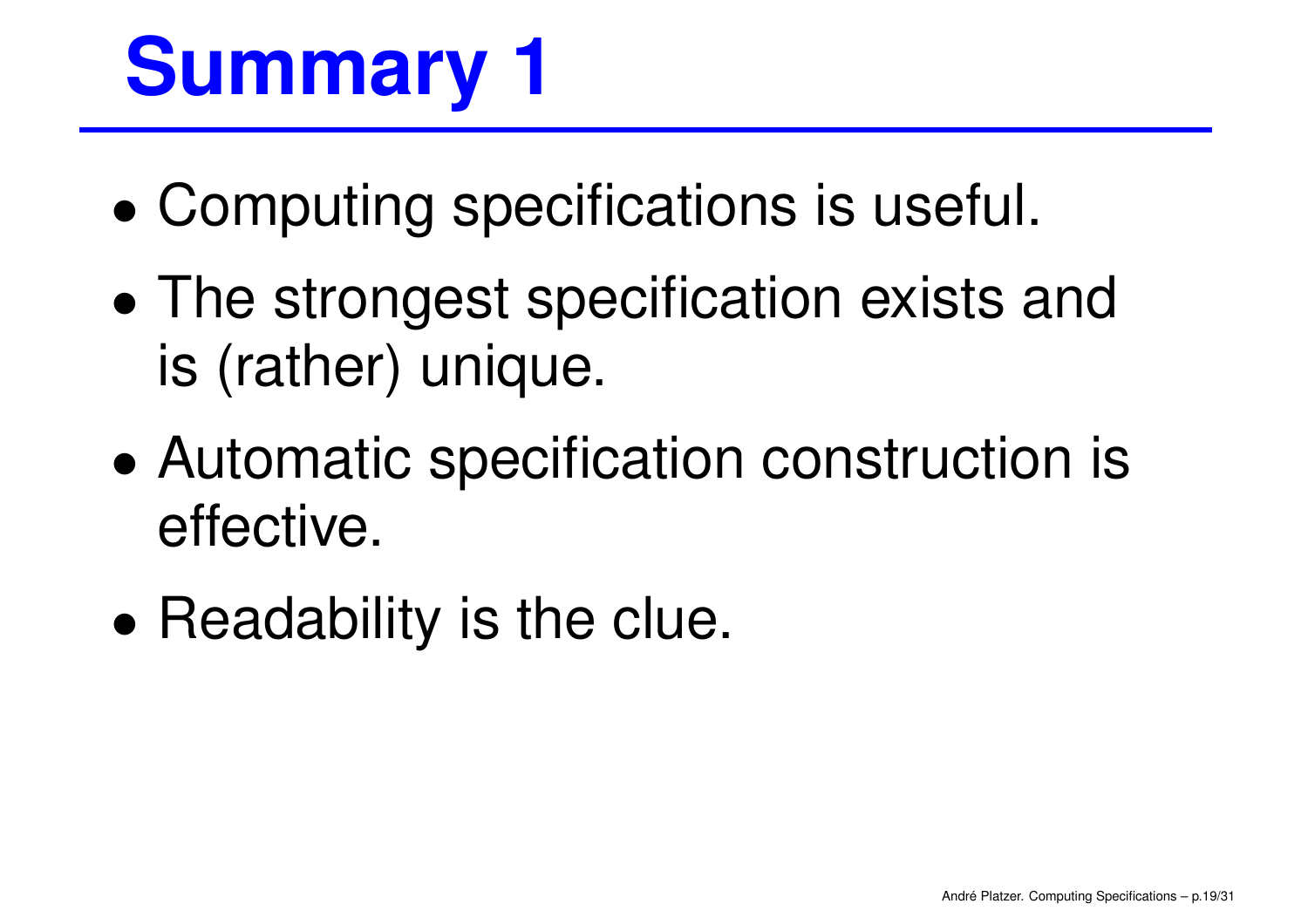# **Summary 2**

- Theoretical construction does not achieve readability.
- Theorem prover approach is better.
- • Sequent calculus is applicable (in <sup>a</sup> natural way).
- • Construction of logical representation  $\neq$  inference of all program properties.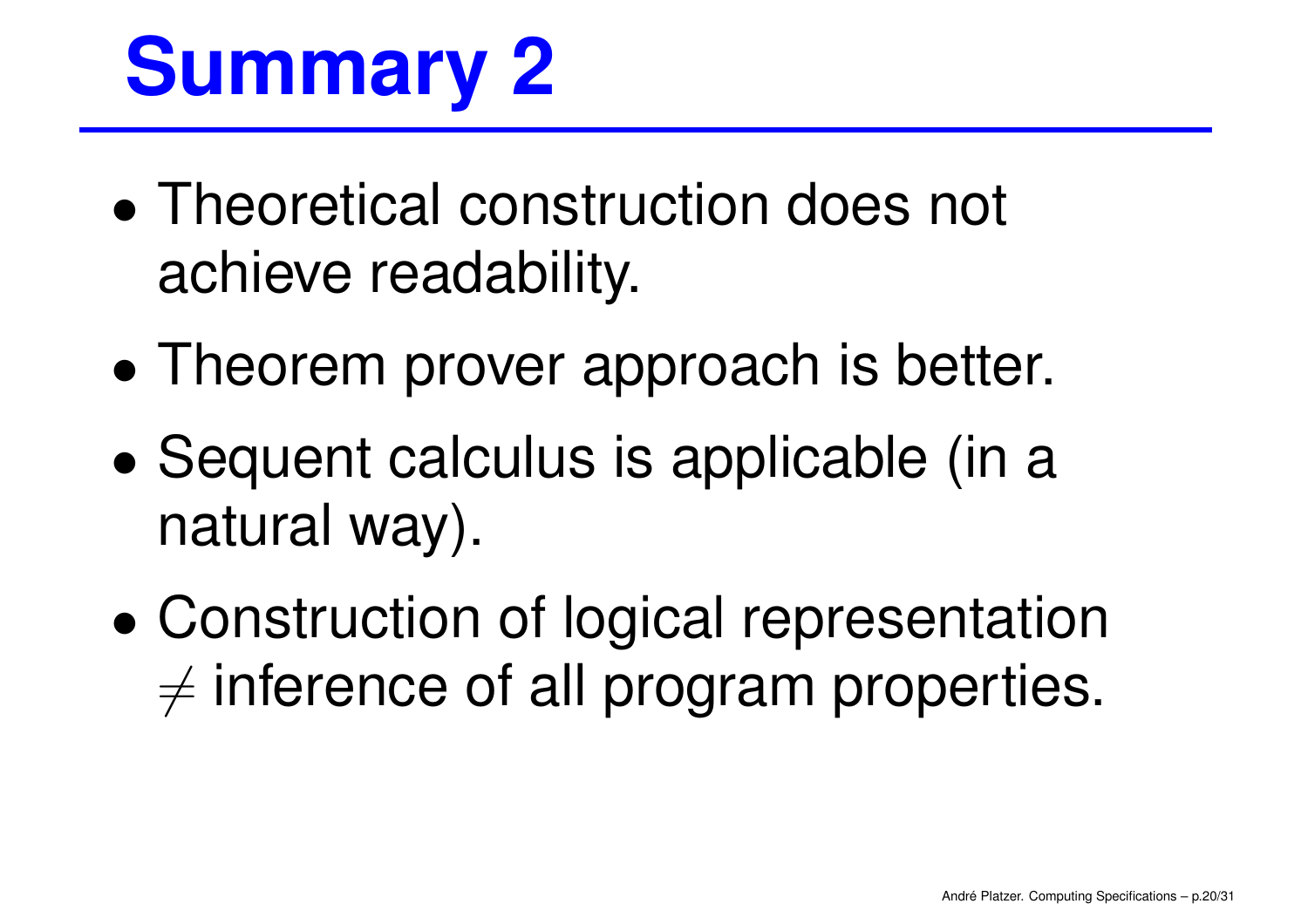## **Repository**

•• The end of the presentation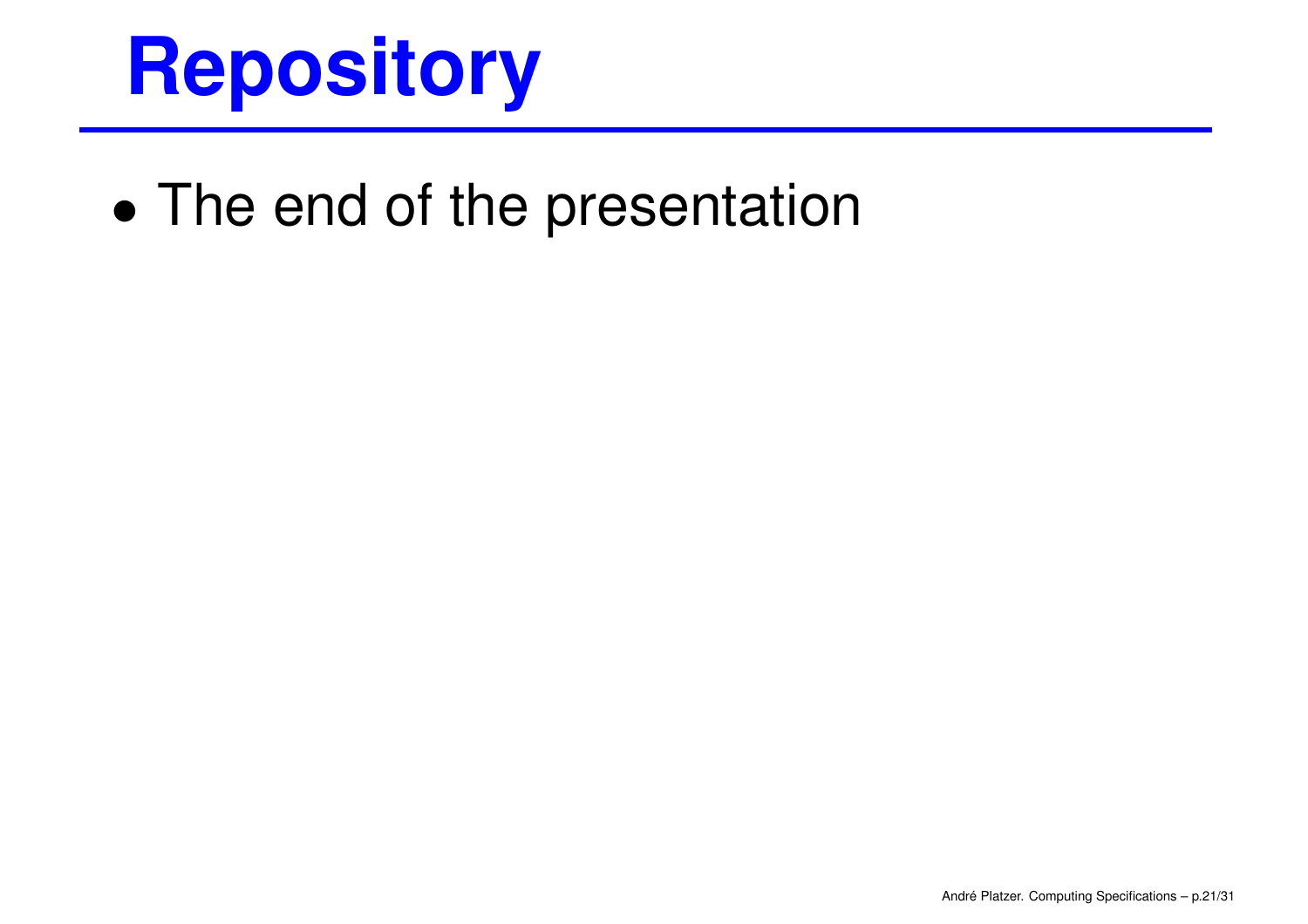## **Connexion**

• $\bullet\,\,\psi$  is a specification of program  $\alpha$  if

$$
\models \mathbf{x} \doteq x^{\text{pre}} \rightarrow
$$
  
\n
$$
[\alpha] \psi(x)
$$
  
\n
$$
\Leftrightarrow \mathbf{x} \doteq x^{\text{pre}} \rightarrow
$$
  
\n
$$
(\langle \alpha \rangle \mathbf{x} \doteq x^{\text{post}} \rightarrow \psi)
$$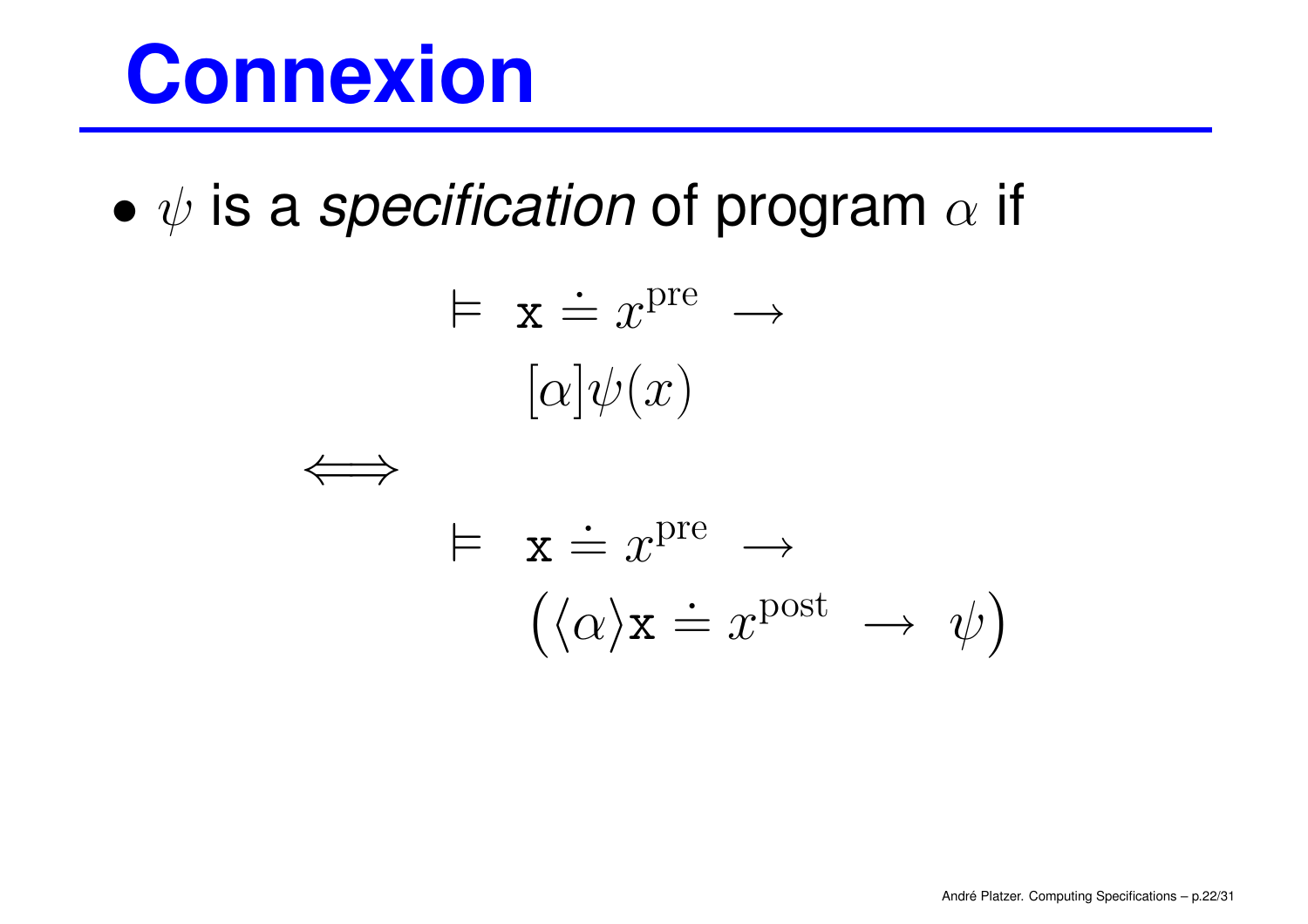#### **Overall statement**

$$
\forall C \ \forall I \ \forall s
$$
  
\n $I, s \models \mathbf{x} \doteq x^{\text{pre}} \rightarrow$   
\n $(\langle \alpha \rangle C \leftrightarrow \psi)$ 

**Especially** 

$$
\mathcal{C} \quad := \quad \mathbf{x} \doteq x^{\text{post}}
$$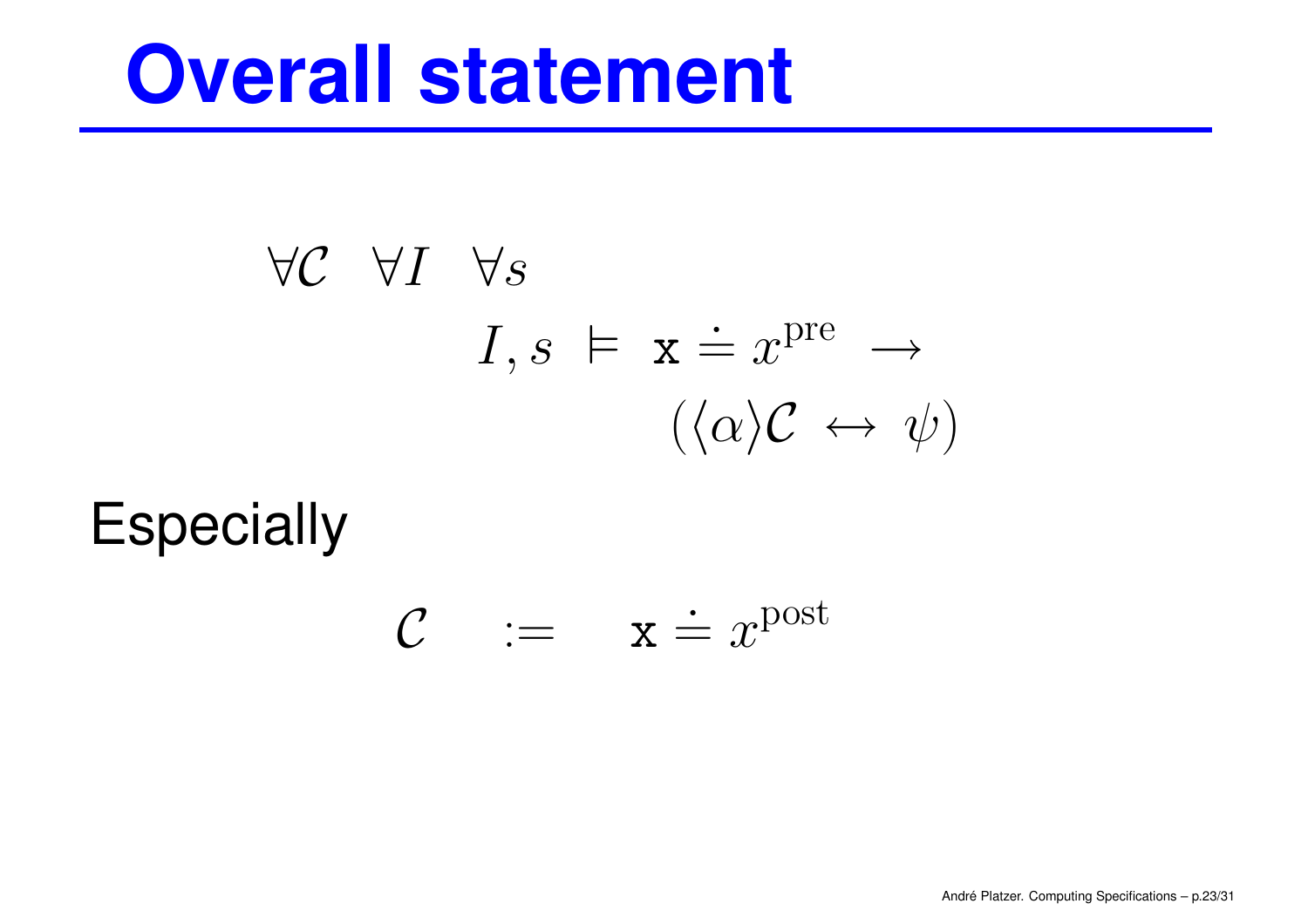## **Comparison with sp**

 $\bullet \; sp(P, \ulcorner s$  $\Box$  $\bigcap$  $=Q$ ⇒  $\vDash P \rightarrow \langle$  $\mathbf{s} \rangle Q$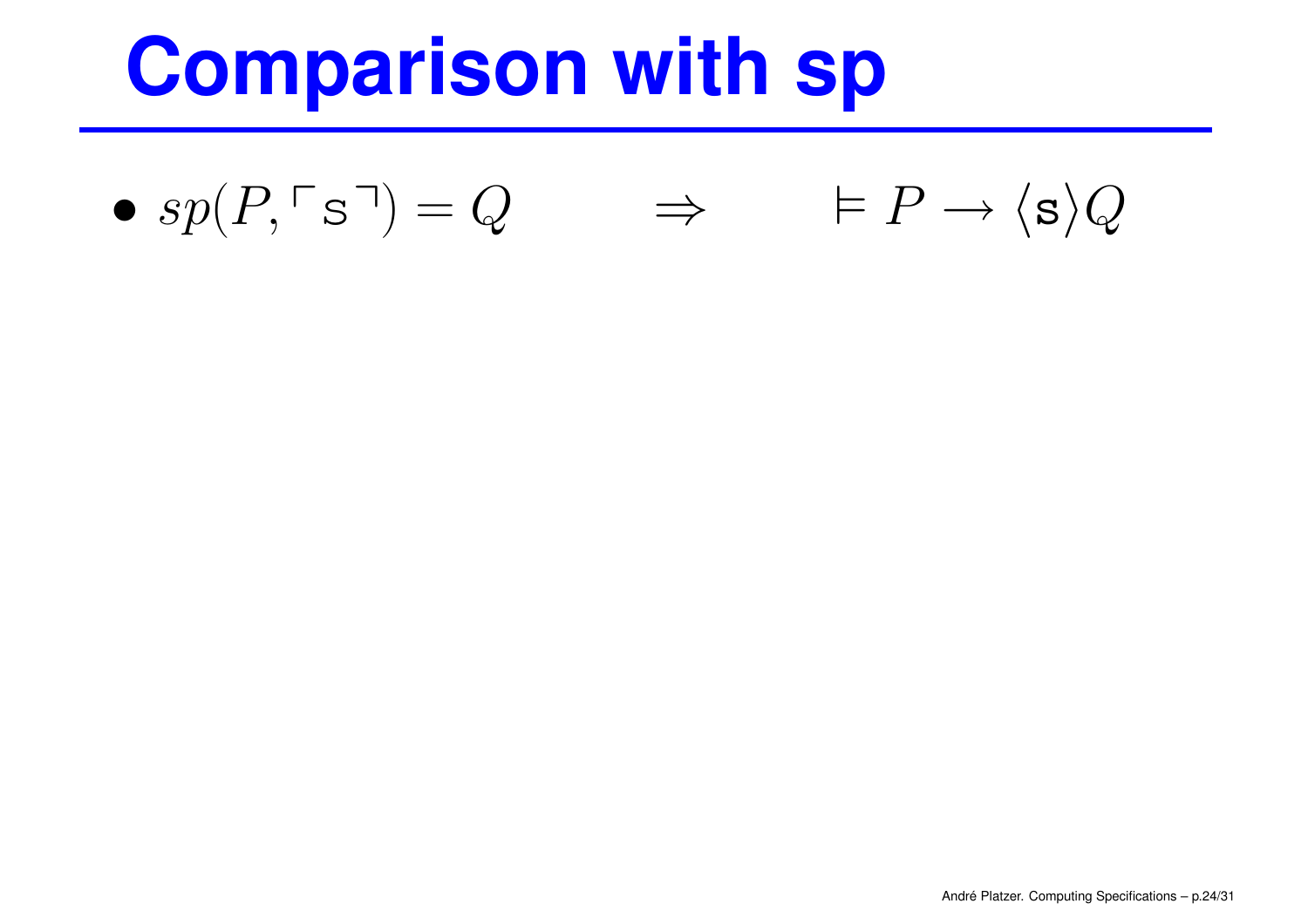#### **Comparison with sp**

•

•

$$
\bullet \; sp(P,\ulcorner s \urcorner) = Q \qquad \Rightarrow \qquad \vDash P \to \langle \mathbf{s} \rangle Q
$$

#### $\Gamma,b \ \vdash \langle$  $\langle \mathbf{s} \rangle \phi, \Delta \quad \Gamma, \neg b \ \vdash \langle \mathbf{t} \rangle \phi, \Delta$  $\Gamma$   $\vdash$   $\langle$ if $\left($ b $\right)$ s else t $\rangle{\phi, \Delta}$

 $sp(P,\ulcorner$  **if** <code>(b)</code>  $\sim$  $\sim$  S  $\sim$  **else**  $\sim$  $\sim t$  $\lnot$  $\bigcap$ =  $sp(P\wedge b,\ulcorner$ ' S  $\overline{\phantom{0}}$  $\lnot) \lor sp(P \land \lnot b, \ulcorner)$ ' t  $\Box$  $\bigcap$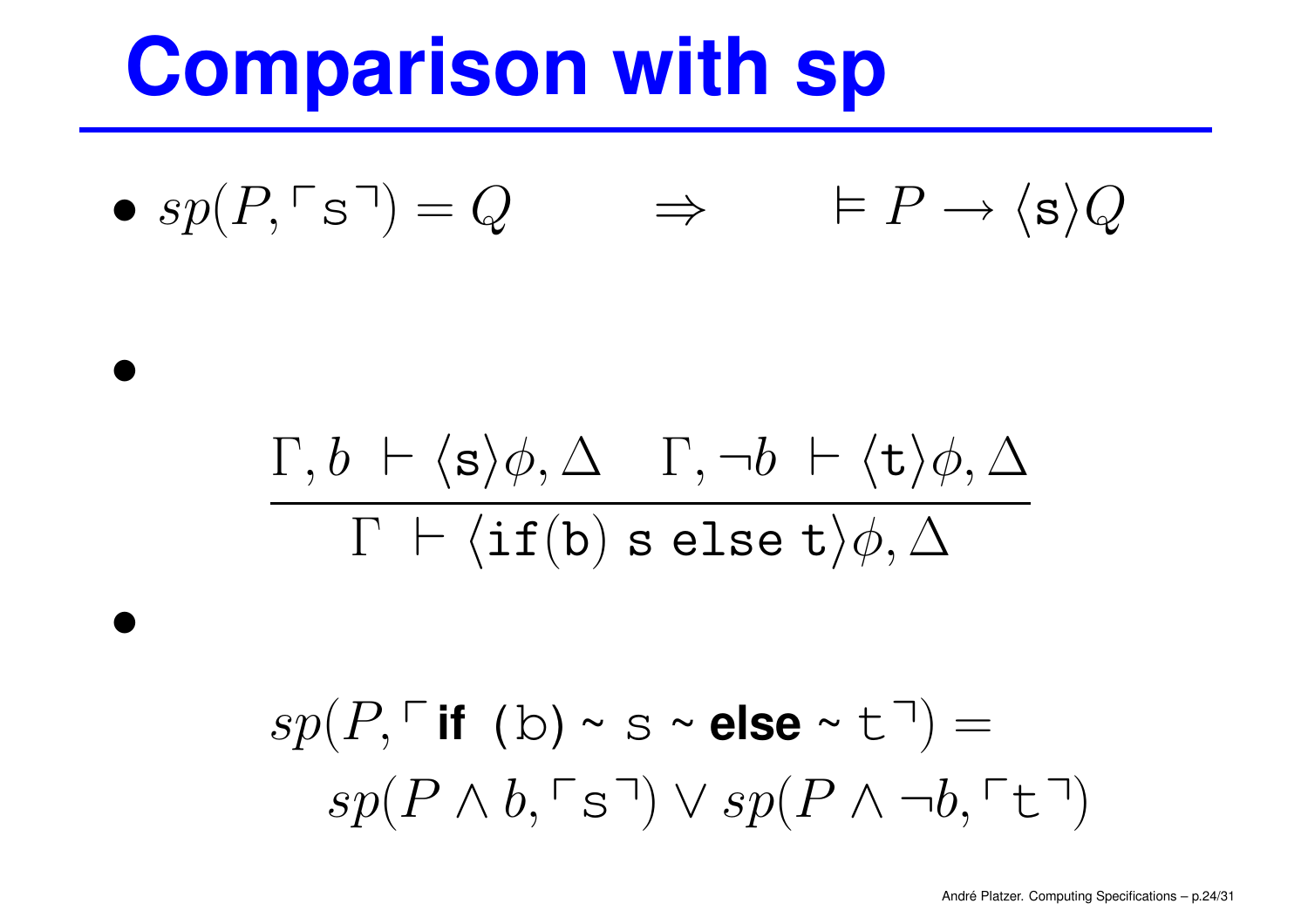#### **Comparison with sp**

•

•

$$
\bullet \; sp(P,\ulcorner s\urcorner) = Q \qquad \Rightarrow \qquad \vDash P \to \langle \mathtt{s} \rangle Q
$$

$$
\frac{\Gamma[\mathbf{x} \mapsto y], \mathbf{x} \doteq t[\mathbf{x} \mapsto y] + \phi, \Delta[\mathbf{x} \mapsto y]}{\Gamma + \langle \mathbf{x} := \mathbf{t} \rangle \phi, \Delta}
$$

where  $y$  is a new logical variable.

$$
sp(P, \ulcorner \mathbf{x} \coloneqq t \urcorner) =
$$
  

$$
\exists x \in (P[x \mapsto x_0] \land x \doteq t[x \mapsto x_0] \land x \preceq t[x \mapsto x_0] \land x \preceq t[x \mapsto x_0] \land x \preceq t[x \mapsto x_0] \land x \preceq t[x \mapsto x_0] \land x \preceq t[x \mapsto x_0] \land x \preceq t[x \mapsto x_0] \land x \preceq t[x \mapsto x_0] \land x \preceq t[x \mapsto x_0] \land x \preceq t[x \mapsto x_0] \land x \preceq t[x \mapsto x_0] \land x \preceq t[x \mapsto x_0] \land x \preceq t[x \mapsto x_0] \land x \preceq t[x \mapsto x_0] \land x \preceq t[x \mapsto x_0] \land x \preceq t[x \mapsto x_0] \land x \preceq t[x \mapsto x_0] \land x \preceq t[x \mapsto x_0] \land x \preceq t[x \mapsto x_0] \land x \preceq t[x \mapsto x_0] \land x \preceq t[x \mapsto x_0] \land x \preceq t[x \mapsto x_0] \land x \preceq t[x \mapsto x_0] \land x \preceq t[x \mapsto x_0] \land x \preceq t[x \mapsto x_0] \land x \preceq t[x \mapsto x_0] \land x \preceq t[x \mapsto x_0] \land x \preceq t[x \mapsto x_0] \land x \preceq t[x \mapsto x_0] \land x \preceq t[x \mapsto x_0] \land x \preceq t[x \mapsto x_0] \land x \preceq t[x \mapsto x_0] \land x \preceq t[x \mapsto x_0] \land x \preceq t[x \mapsto x_0] \land x \preceq t[x \mapsto x_0] \land x \preceq t[x \mapsto x_0] \land x \preceq t[x \mapsto x_0] \land x \preceq t[x \mapsto x_0] \land x \preceq t[x \mapsto x_0] \land x \preceq t[x \mapsto x_0] \land x \preceq t[x \mapsto x_0] \land x \preceq t[x \mapsto x_0] \land x \preceq t[x \mapsto x_0] \land x \preceq t[x \mapsto x_0] \land x \preceq t[x \
$$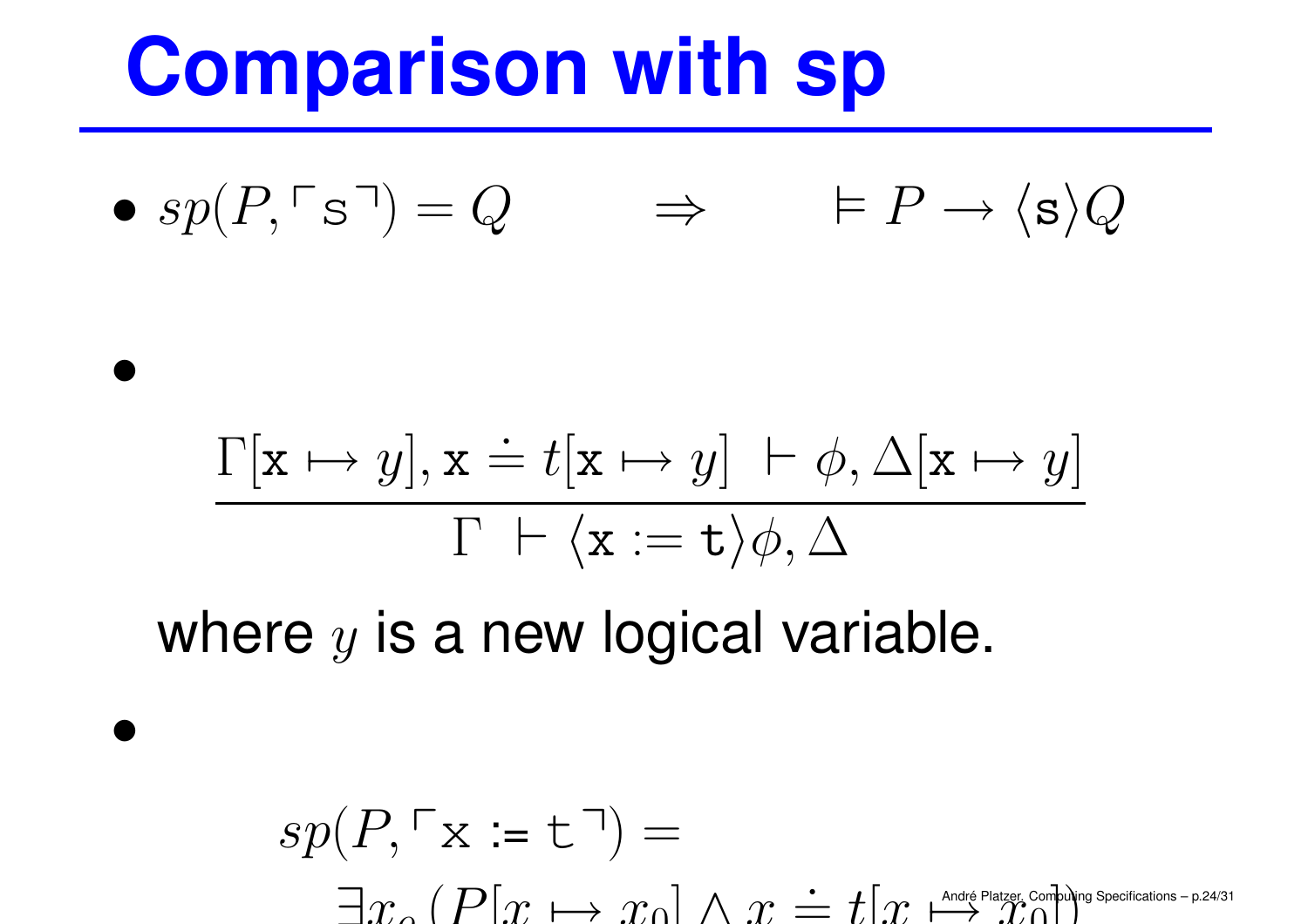## **Strongest specification** ψ<sup>α</sup>

• $\bullet$   $\forall \alpha$   $\exists \psi_\alpha$ 

$$
\models \forall x^{\text{pre}} \forall x^{\text{post}}
$$

$$
(\mathbf{x} \doteq x^{\text{pre}} \rightarrow (\langle \alpha \rangle \mathbf{x} \doteq x^{\text{post}} \leftrightarrow \psi_{\alpha}))
$$
  
where  $FV(\psi_{\alpha}) \subseteq \{x^{\text{pre}}, x^{\text{post}}\}.$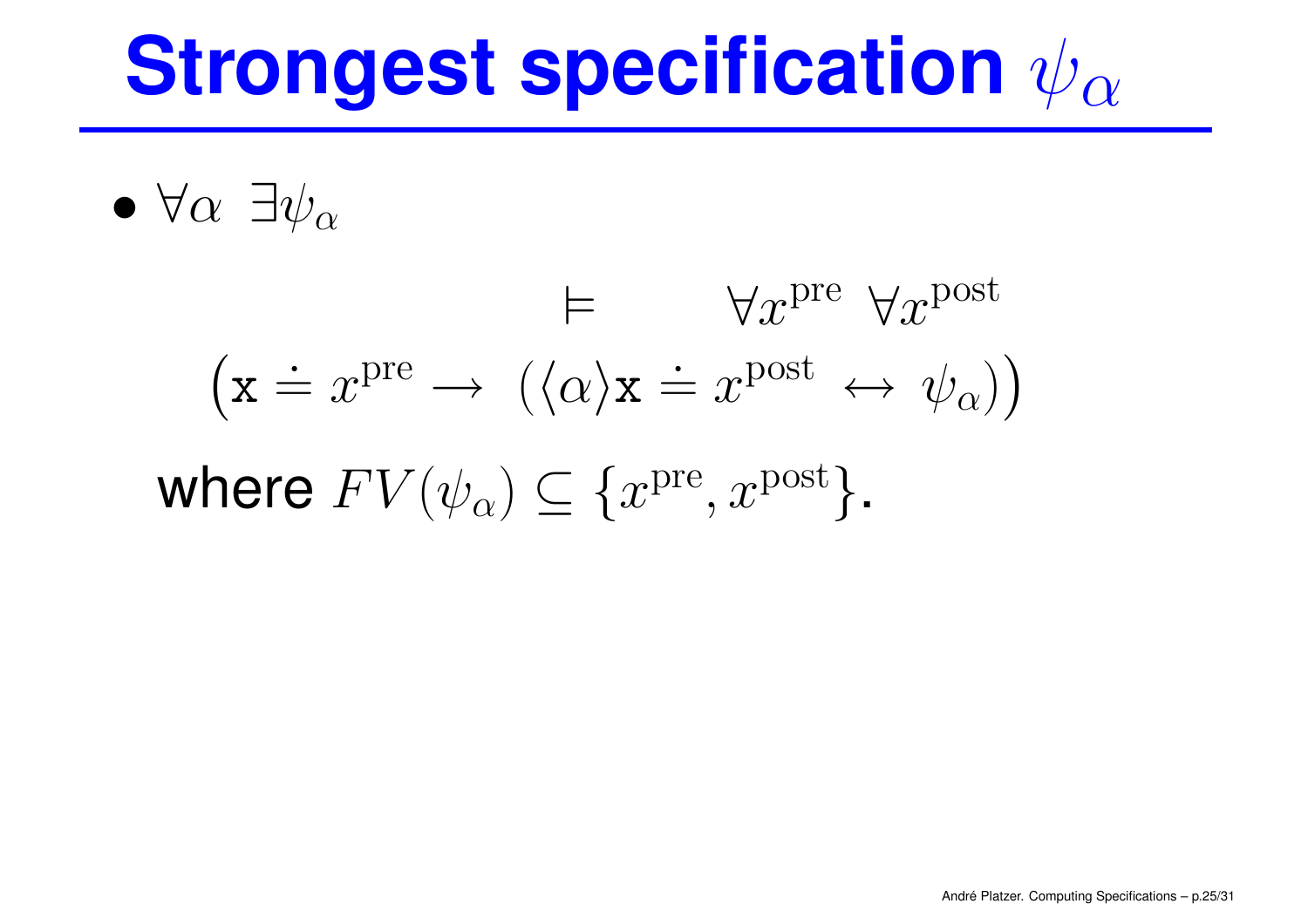$``+"$ 

$$
\frac{\Gamma\ \vdash\phi,\Delta\quad \Gamma\ \vdash\psi,\Delta}{\Gamma\ \vdash\phi\land\psi,\Delta}
$$

and-right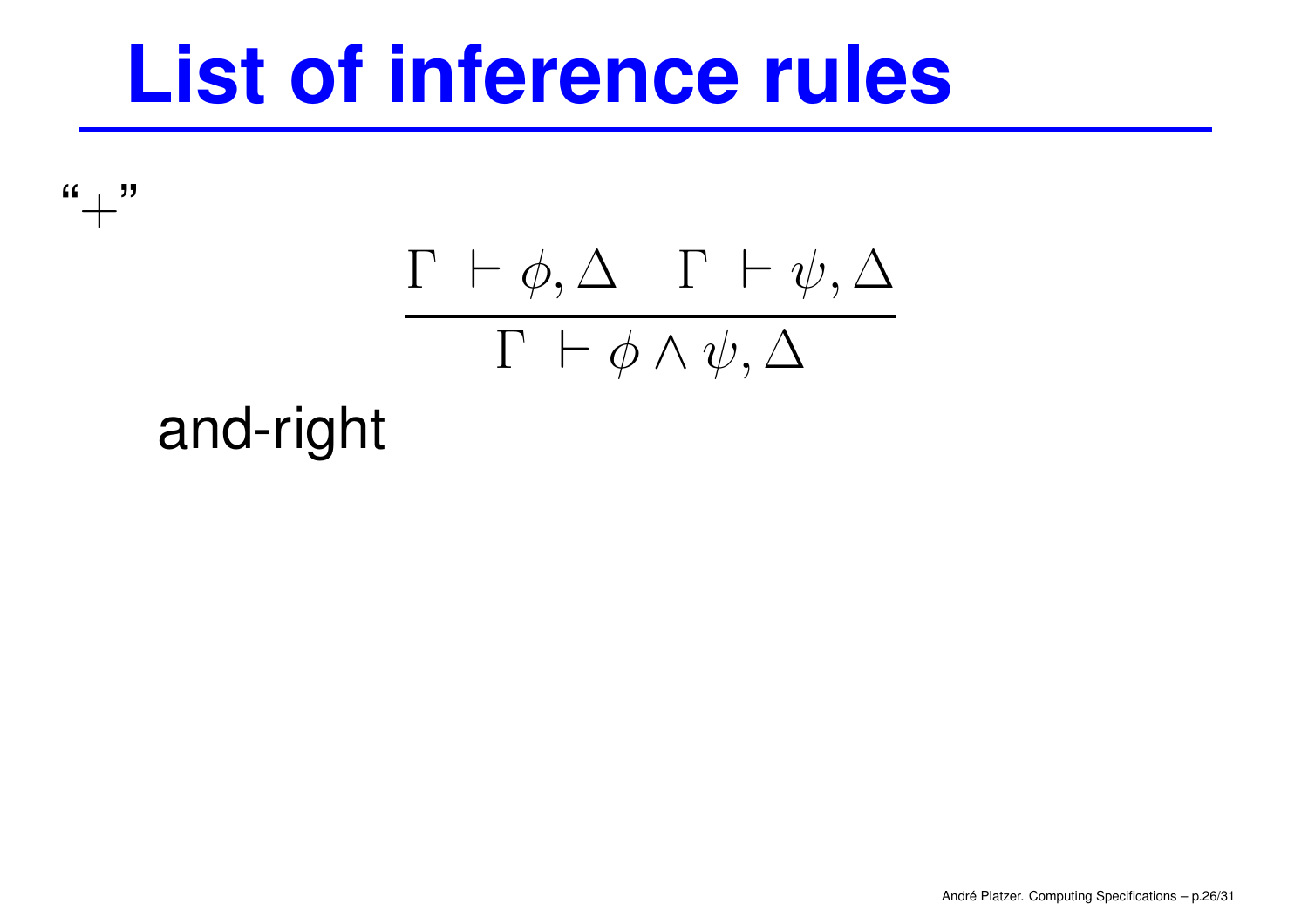",,,



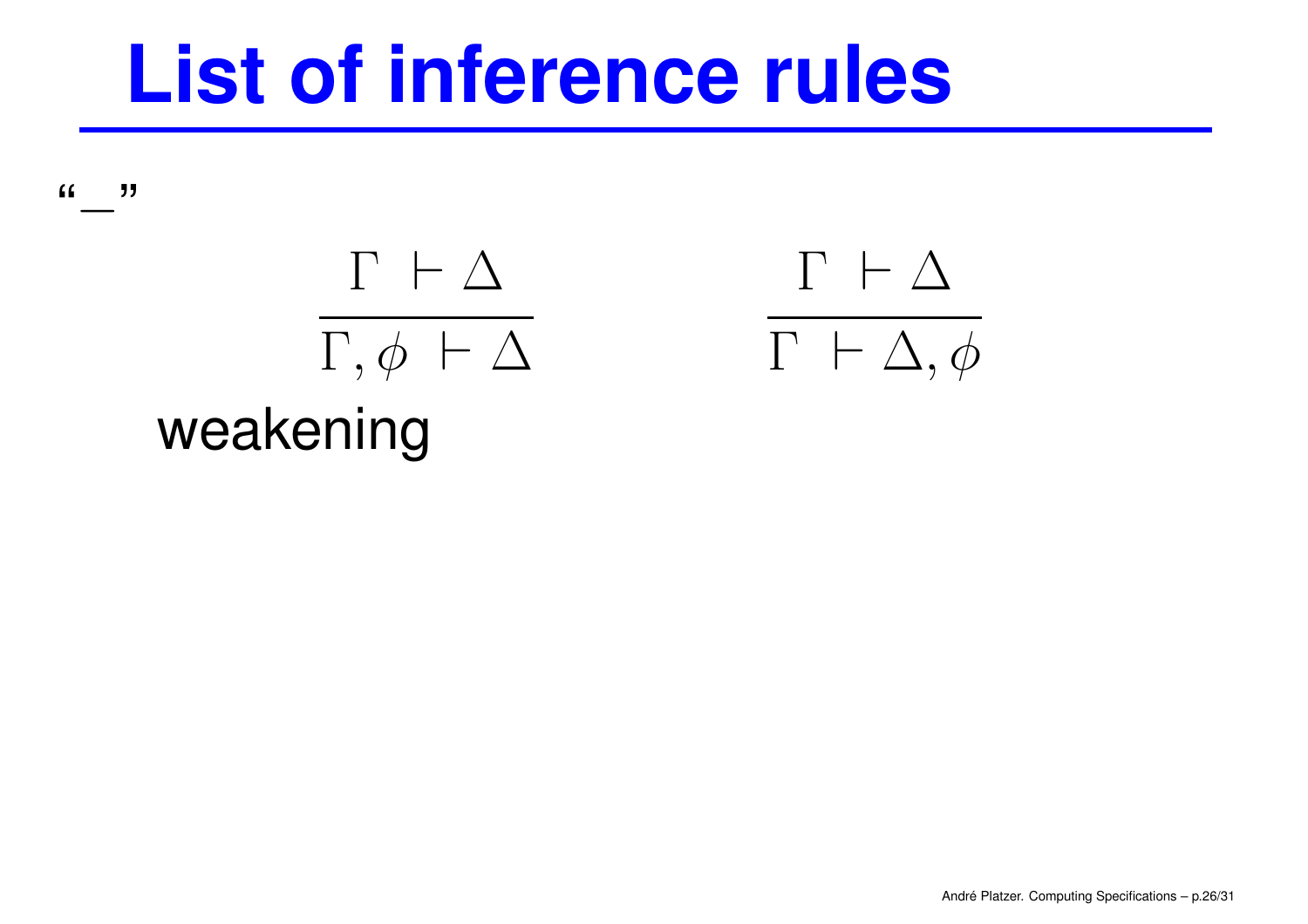",,

$$
\frac{\Gamma, \phi(X_1, \ldots, X_n, s(X_1, \ldots, X_n)) + \Delta}{\Gamma, \exists y \, \phi(X_1, \ldots, X_n, y) + \Delta}
$$

Skolemise where  $\{X_1, \ldots, X_n\}$  are the free variables occurring in  $\exists y \phi(X_1, \ldots, X_n, y)$  and s is a new Skolem-function constant.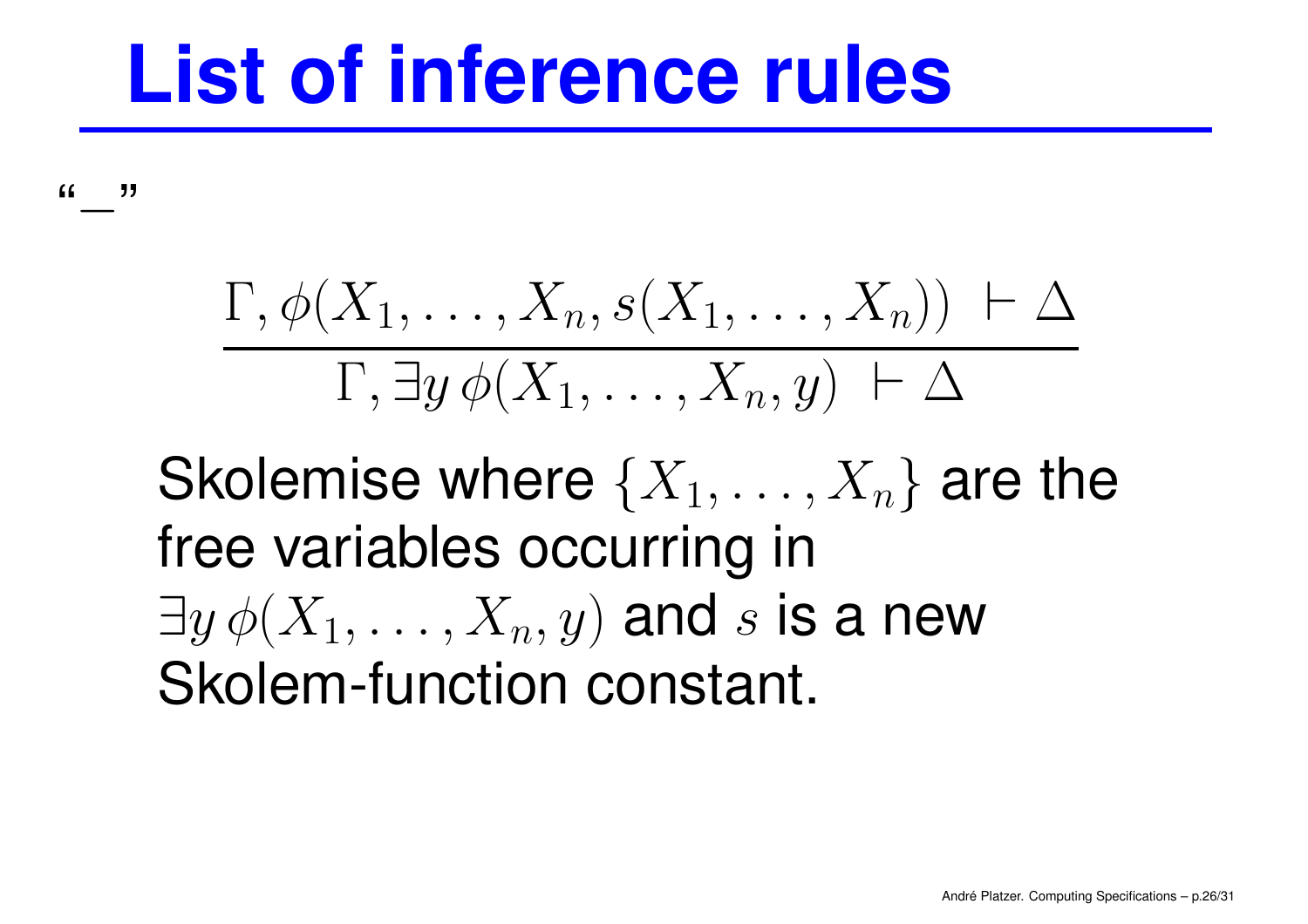$``+"$ 

## $\Gamma, \phi[y \mapsto \epsilon y \phi] \vdash \Delta$  $\Gamma$ ,  $\exists y \phi \vdash \Delta$

#### $\epsilon$ -rule, sometimes called "critical axiom".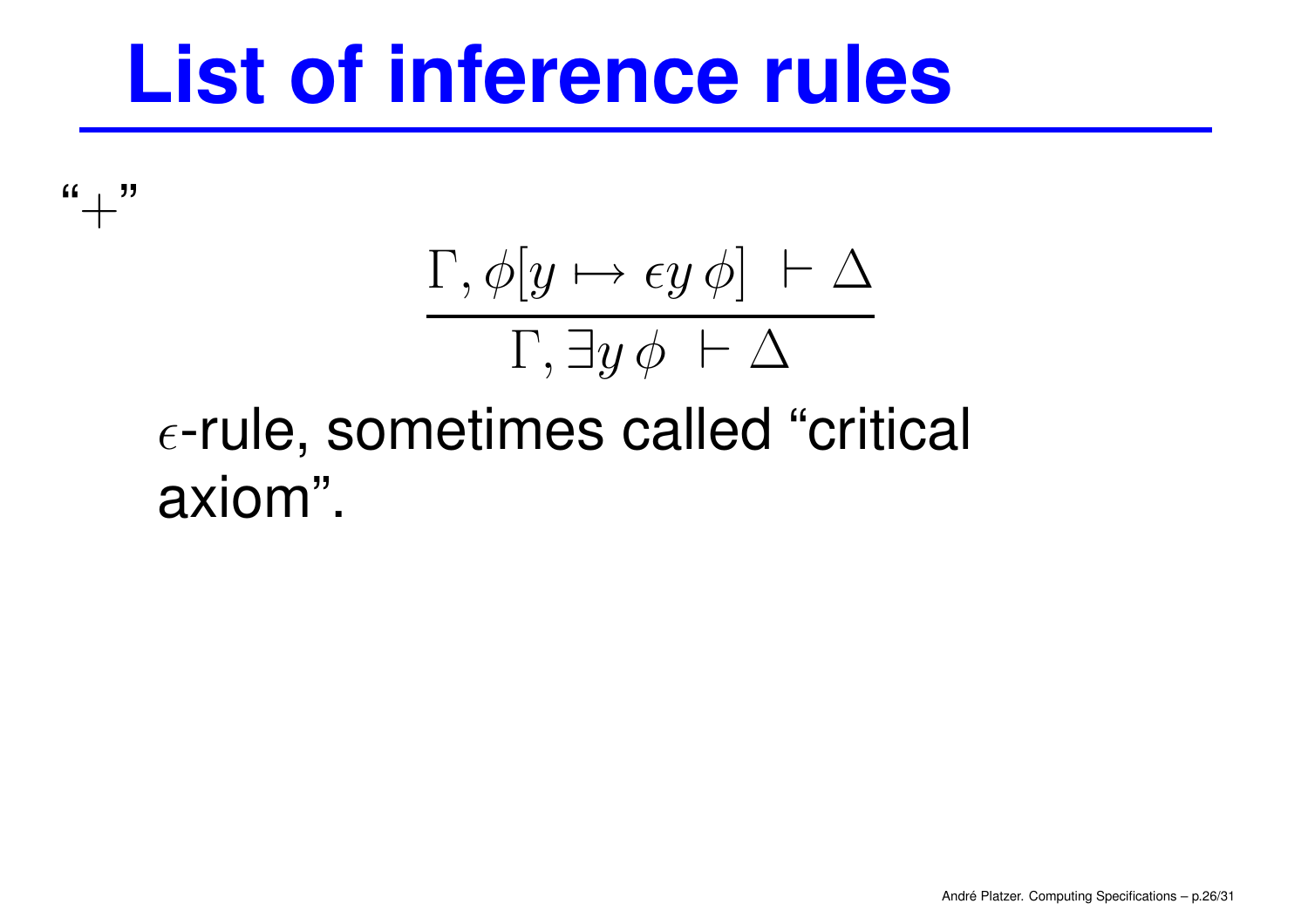$``+"$ 

$$
\frac{\Gamma, \phi[x \mapsto t], \forall x \, \phi \ \vdash \Delta}{\Gamma, \forall x \, \phi \ \vdash \Delta}
$$

universal quantifier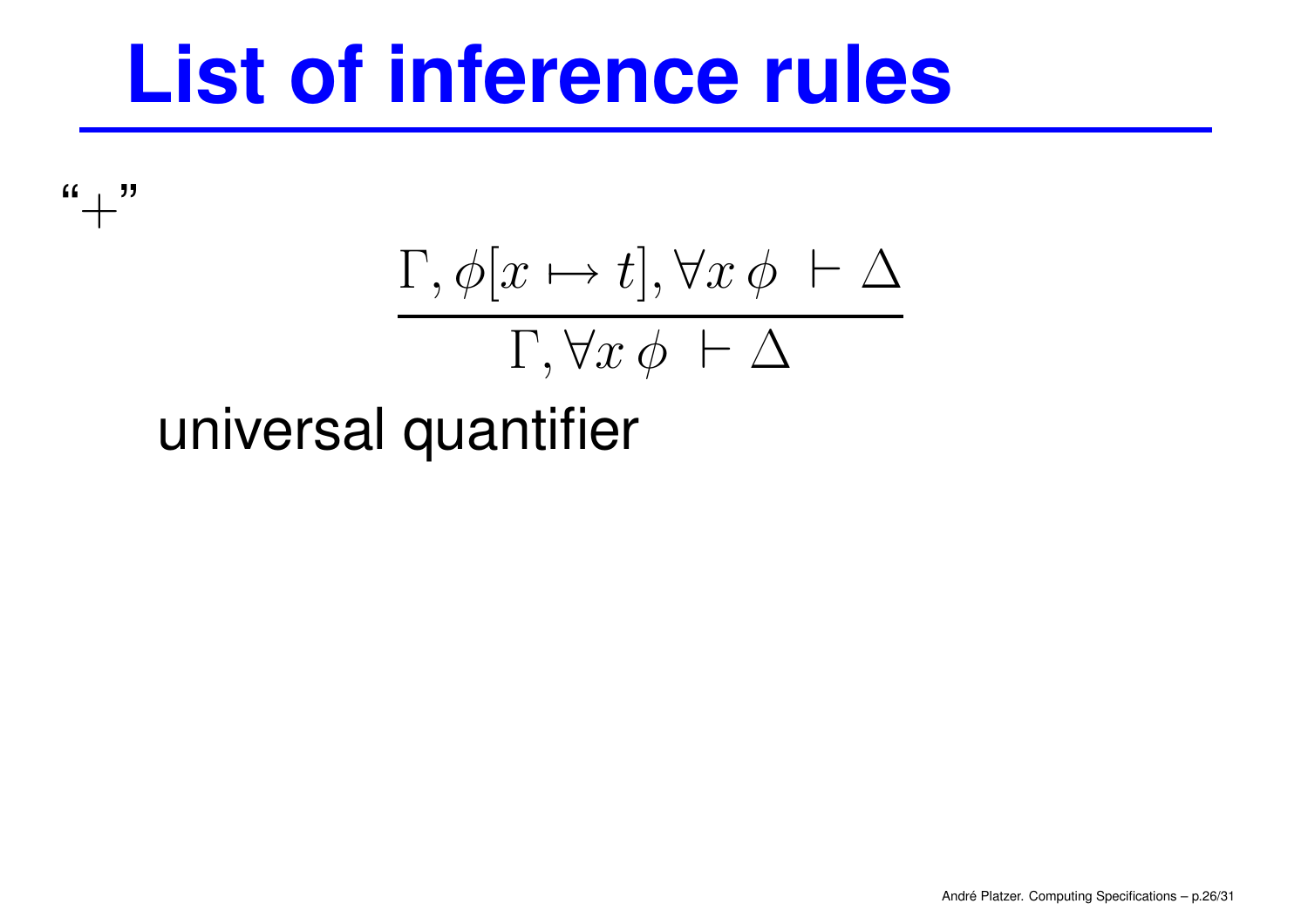$``+"$ 

#### $\Gamma, b \ \vdash \langle s \rangle \phi, \Delta \quad \Gamma, \neg b \ \vdash \langle t \rangle \phi, \Delta$  $\Gamma ~\vdash \langle \texttt{if}(\texttt{b}) \texttt{ s} \texttt{ else } \texttt{t}\rangle \phi , \Delta$

branch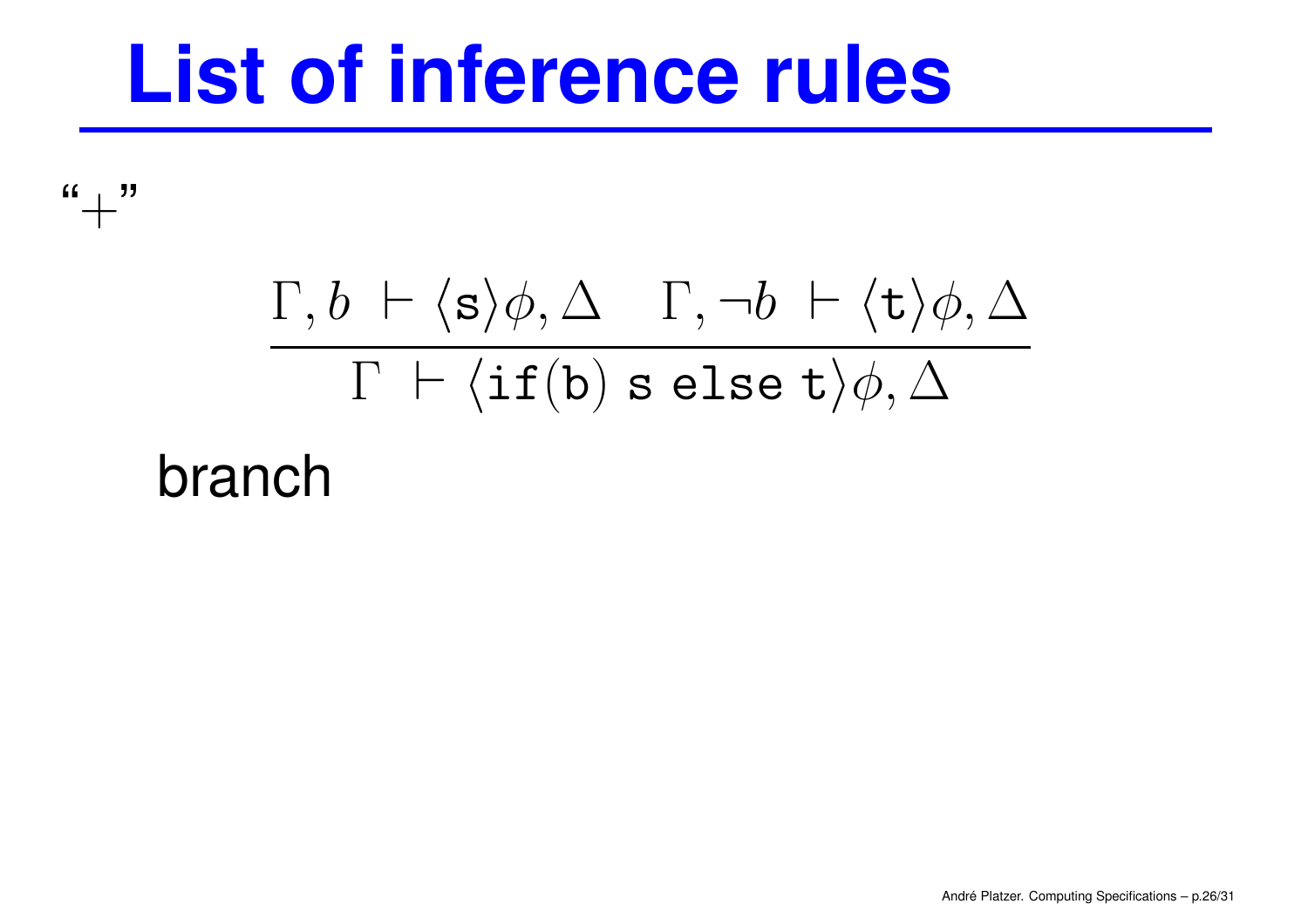",,

> $\Gamma \; \vdash b, \Delta \quad \Gamma, b \; \vdash \langle \texttt{s} \rangle \phi, \Delta$  $\Gamma ~\vdash \langle \texttt{if}(\texttt{b}) \texttt{ s} \texttt{ else } \texttt{t}\rangle \phi , \Delta$ "weakening" single-side branch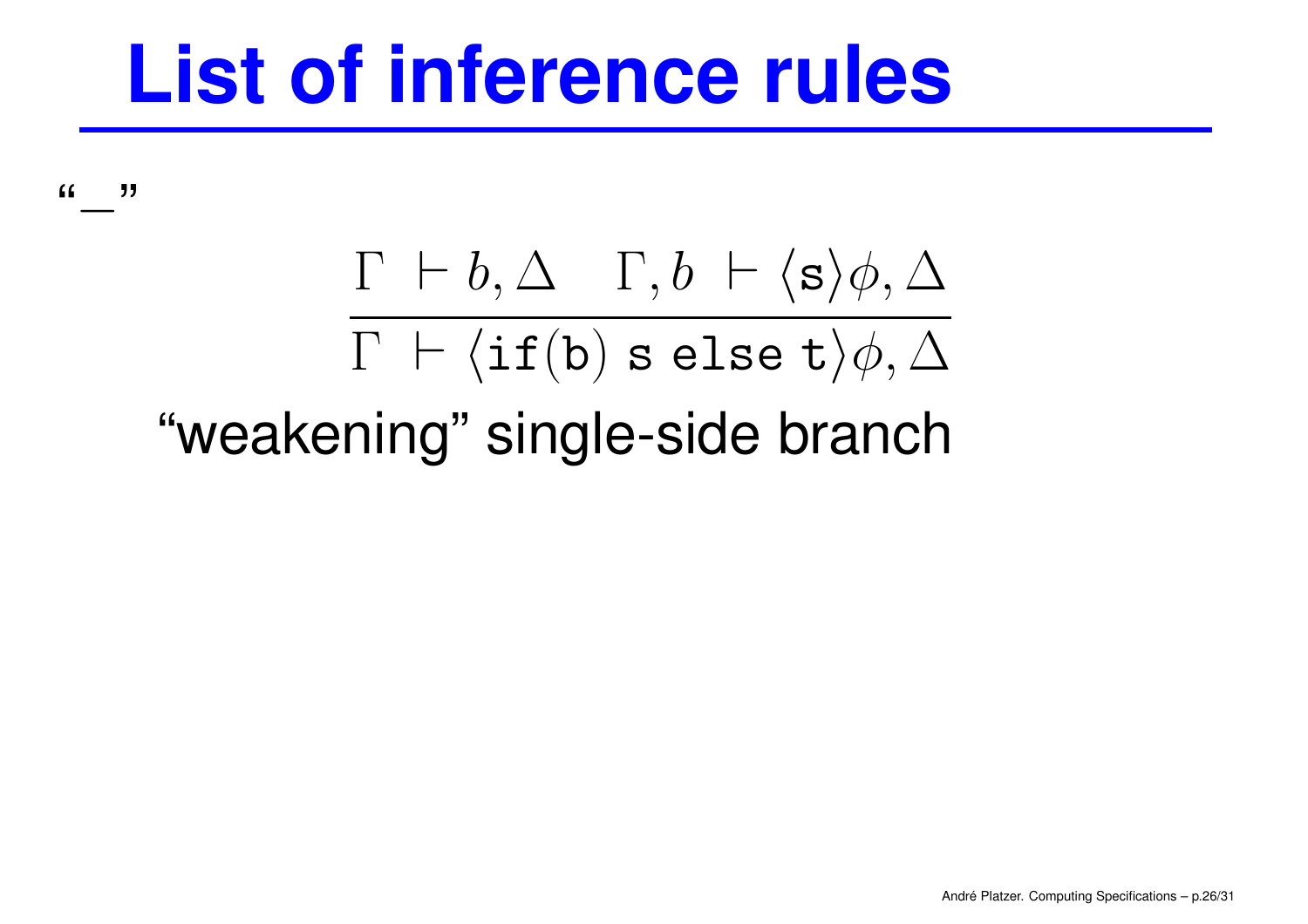",,

#### $\Gamma \ \vdash \phi \quad \Gamma, \phi \ \vdash \Delta$  $\Gamma \, \vdash \Delta$ cut with weakening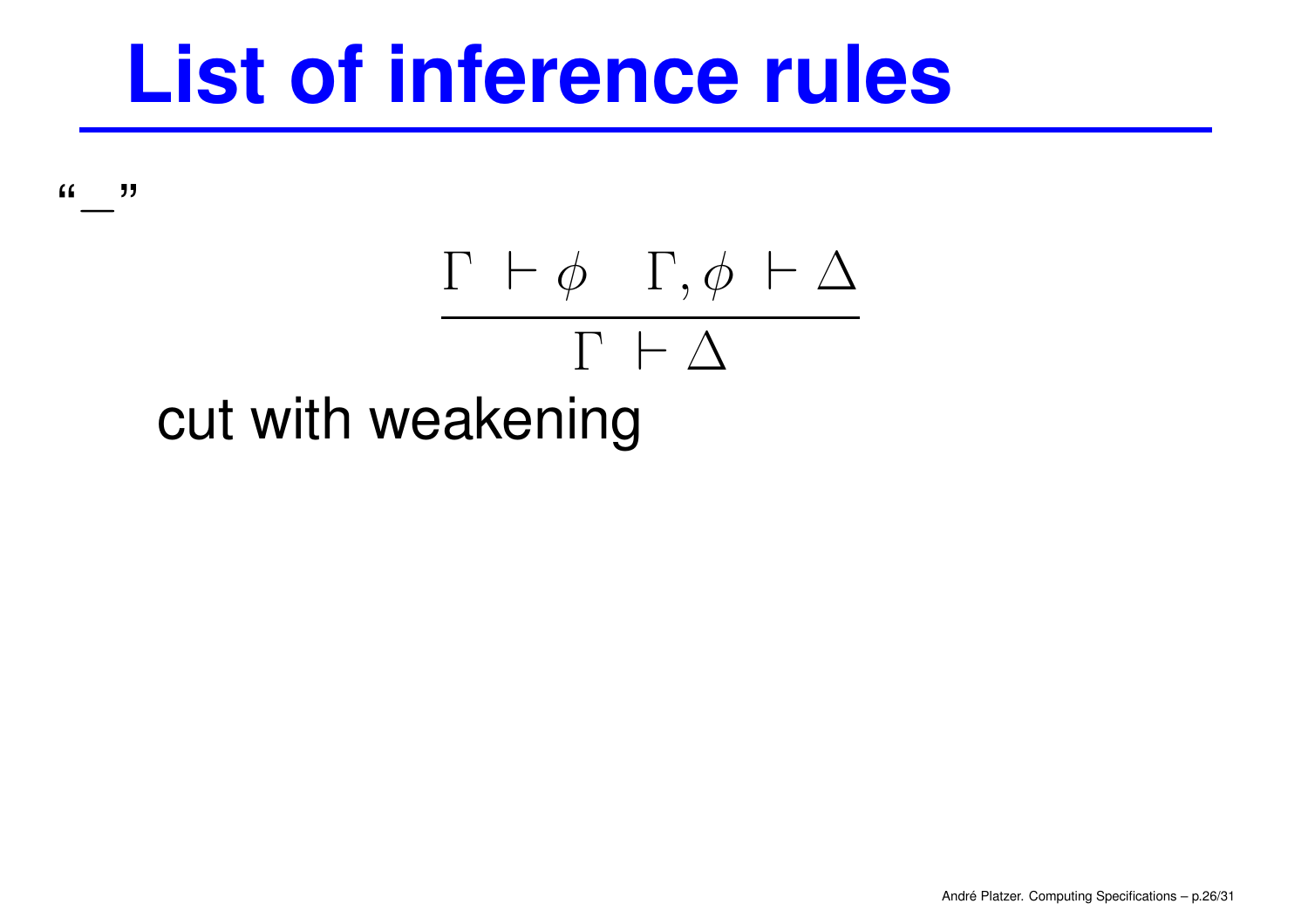

cut.

 $``+"$ 

•But good idea?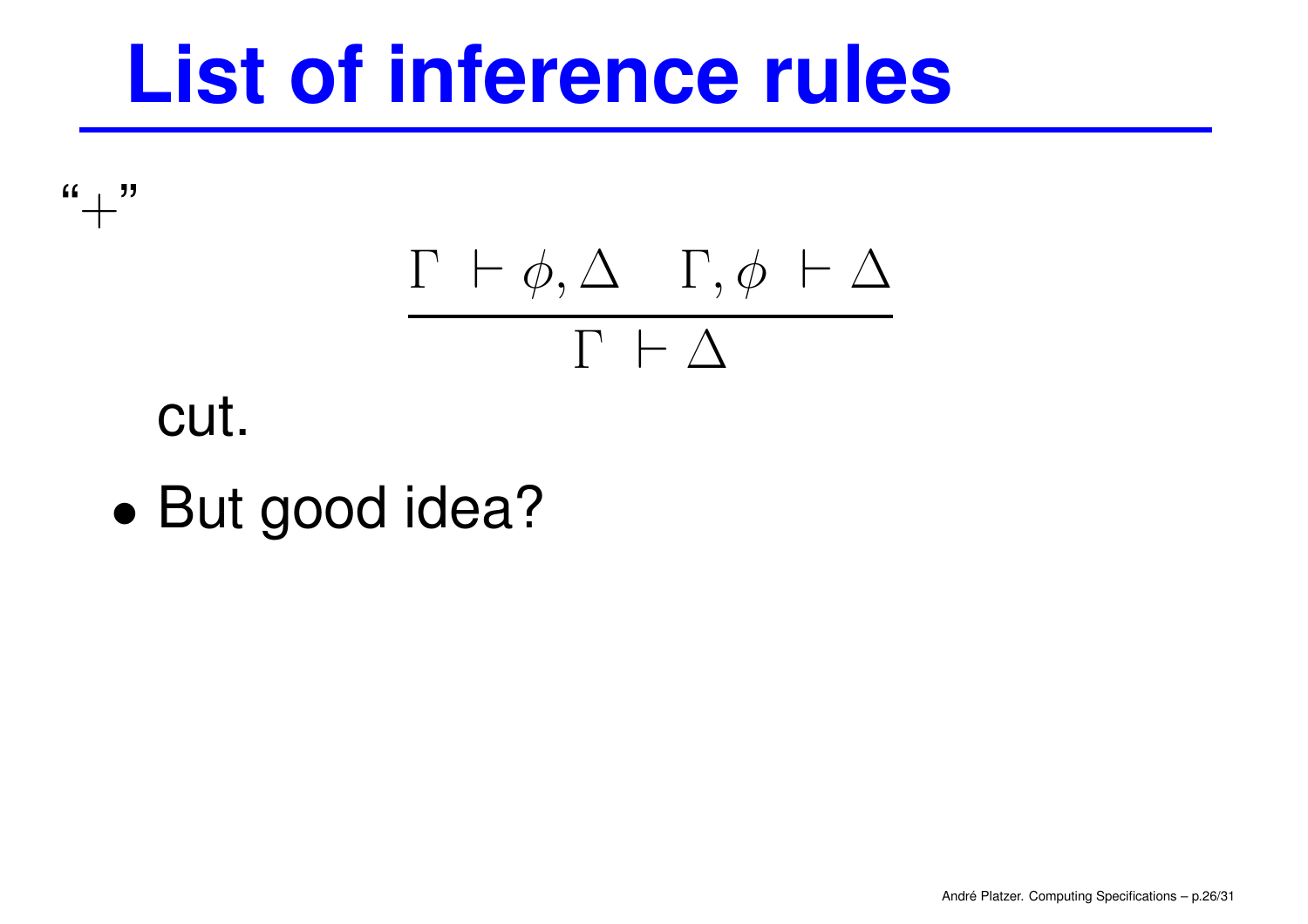$``+"$  $\Gamma \ \vdash \phi, \Delta \quad \Gamma \ \vdash \neg \phi, \Delta$  $\Gamma \, \vdash \Delta$ cut-derived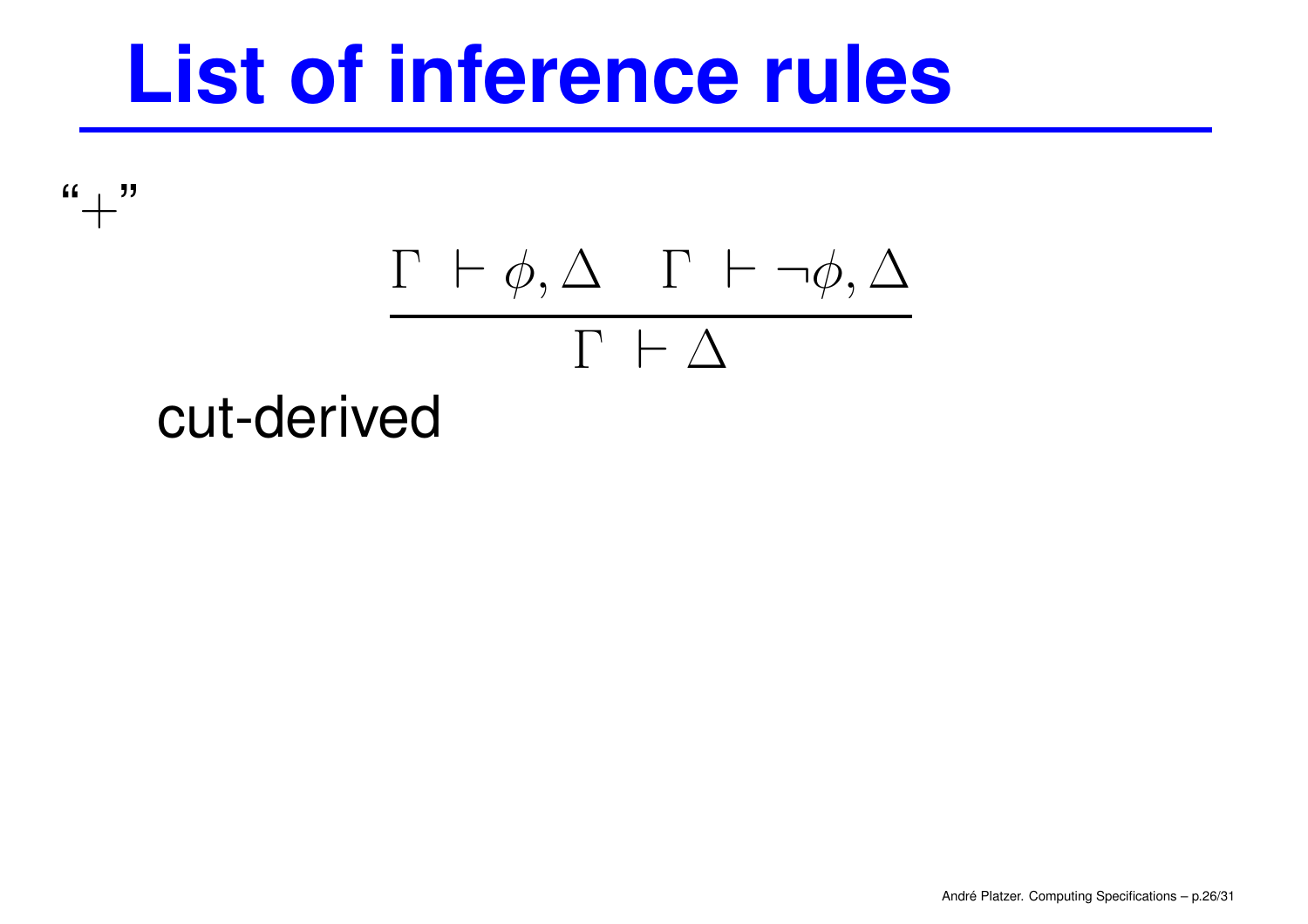$``+"$ 

#### $\Gamma ~\vdash \langle \texttt{if}(\texttt{b})\{\texttt{a}; \texttt{while}(\texttt{b})\texttt{a}\}\rangle \phi, \Delta$  $\Gamma ~\vdash \langle \texttt{while}(\texttt{b})\texttt{a}\rangle\phi, \Delta$ unwind loop once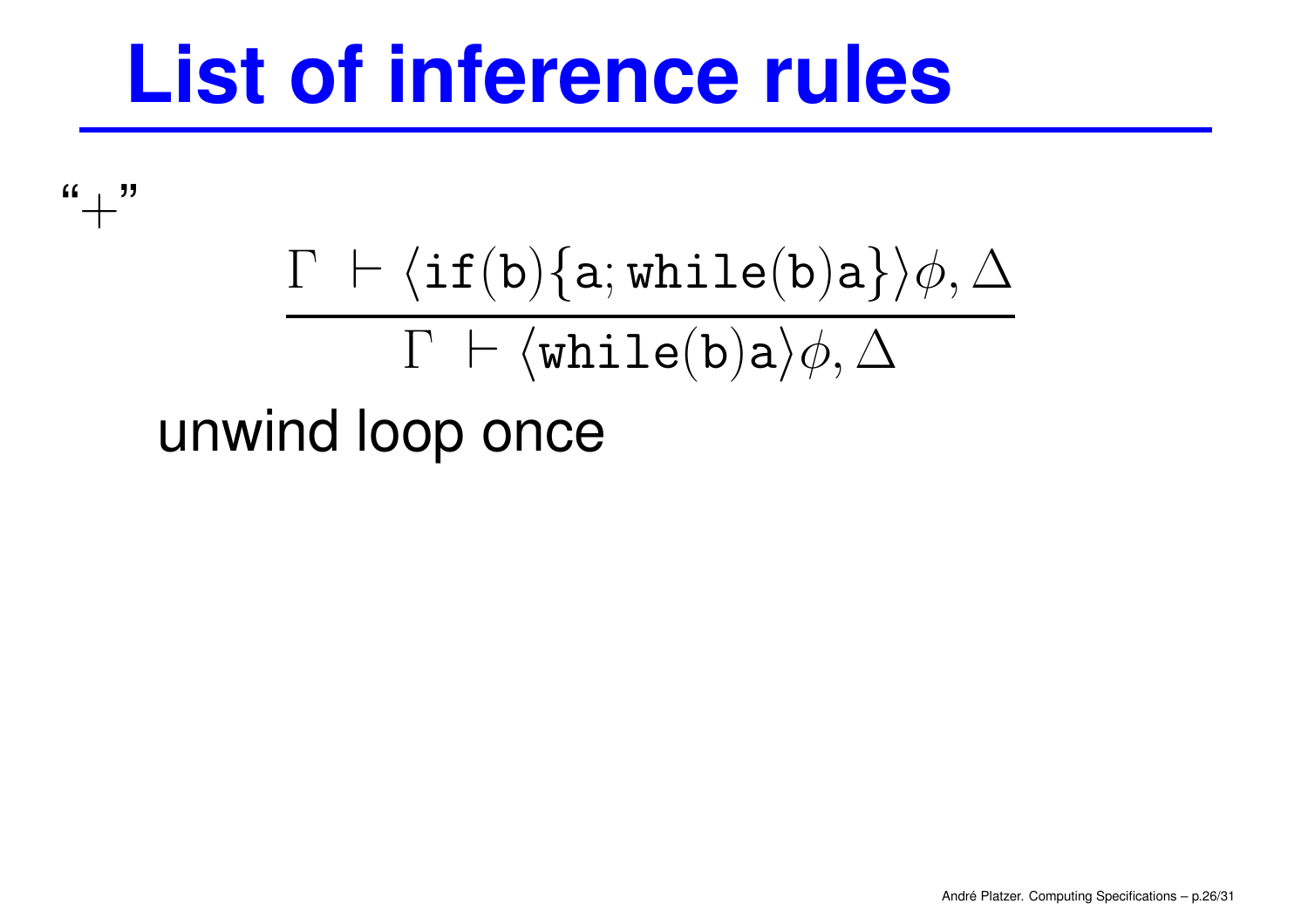",,,

$$
\frac{\Gamma~\vdash I~~I,b \;\vdash [\mathtt{a}] I~~I,\neg b \;\vdash\; \phi, \Delta}{\Gamma~\vdash [\mathtt{while}(\mathtt{b})\mathtt{a}] \phi, \Delta}
$$

#### loop induction with invariant  $I$ .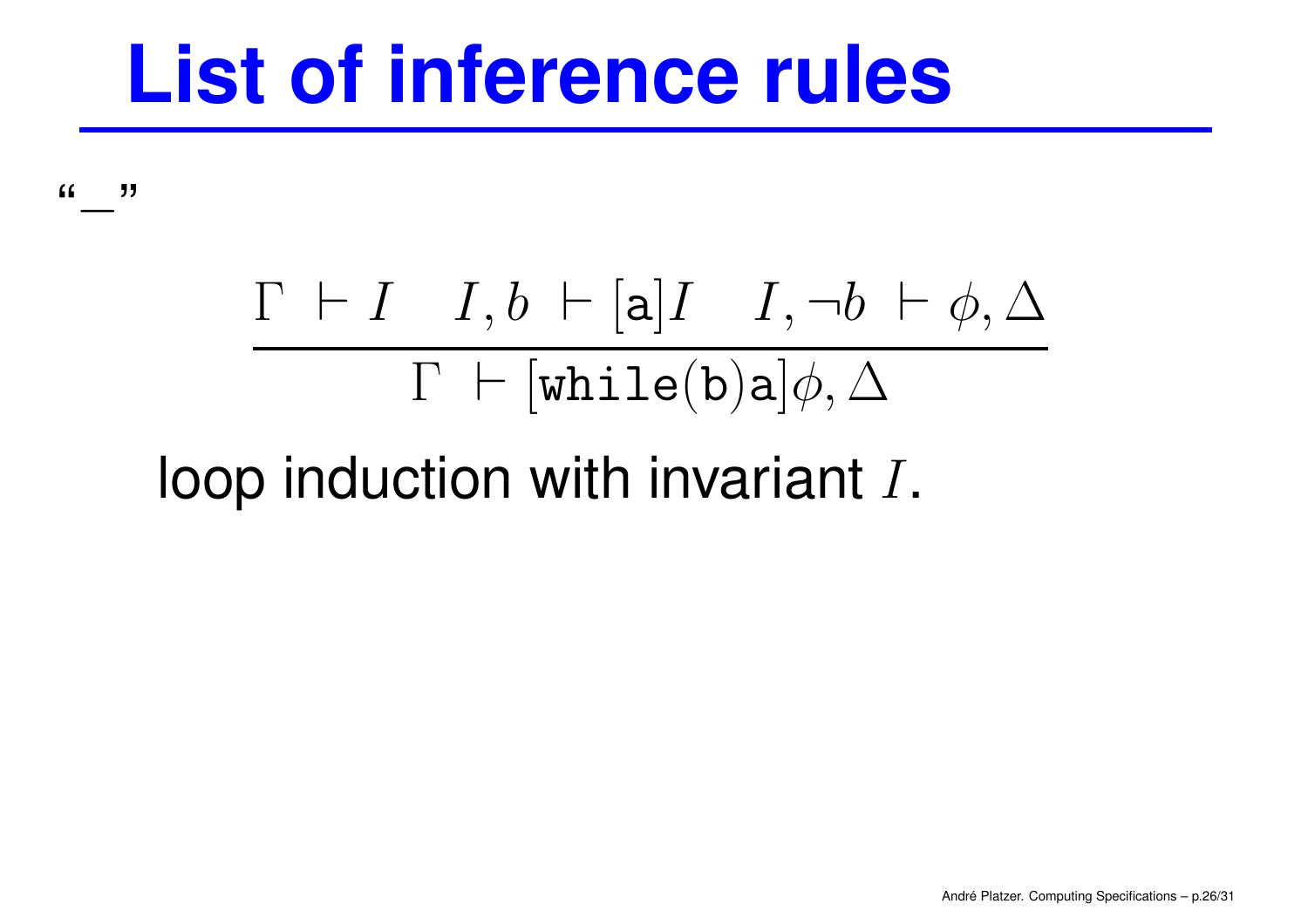""

$$
\frac{\Gamma[\mathbf{x} \mapsto y], \mathbf{x} \doteq t[\mathbf{x} \mapsto y] + \phi, \Delta[\mathbf{x} \mapsto y]}{\Gamma + \langle \mathbf{x} := \mathbf{t} \rangle \phi, \Delta}
$$

assignment rule where  $y$  is a new logical variable (implicit universally quantified).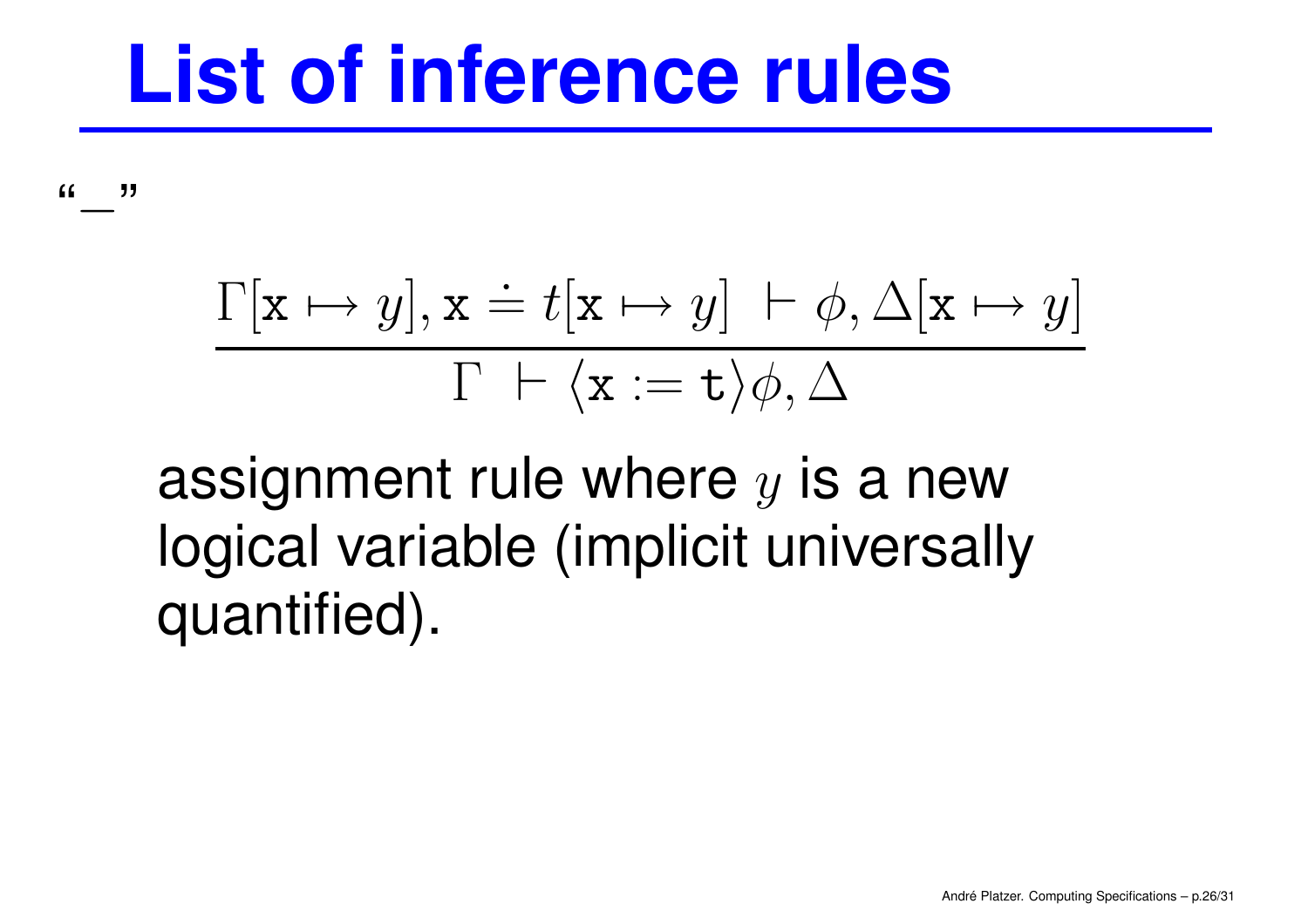"+"

 $\Gamma ~\vdash \phi[\mathtt{x} \mapsto t], \Delta$  $\Gamma \ \vdash \langle \mathtt{x} := \mathtt{t} \rangle \phi, \Delta$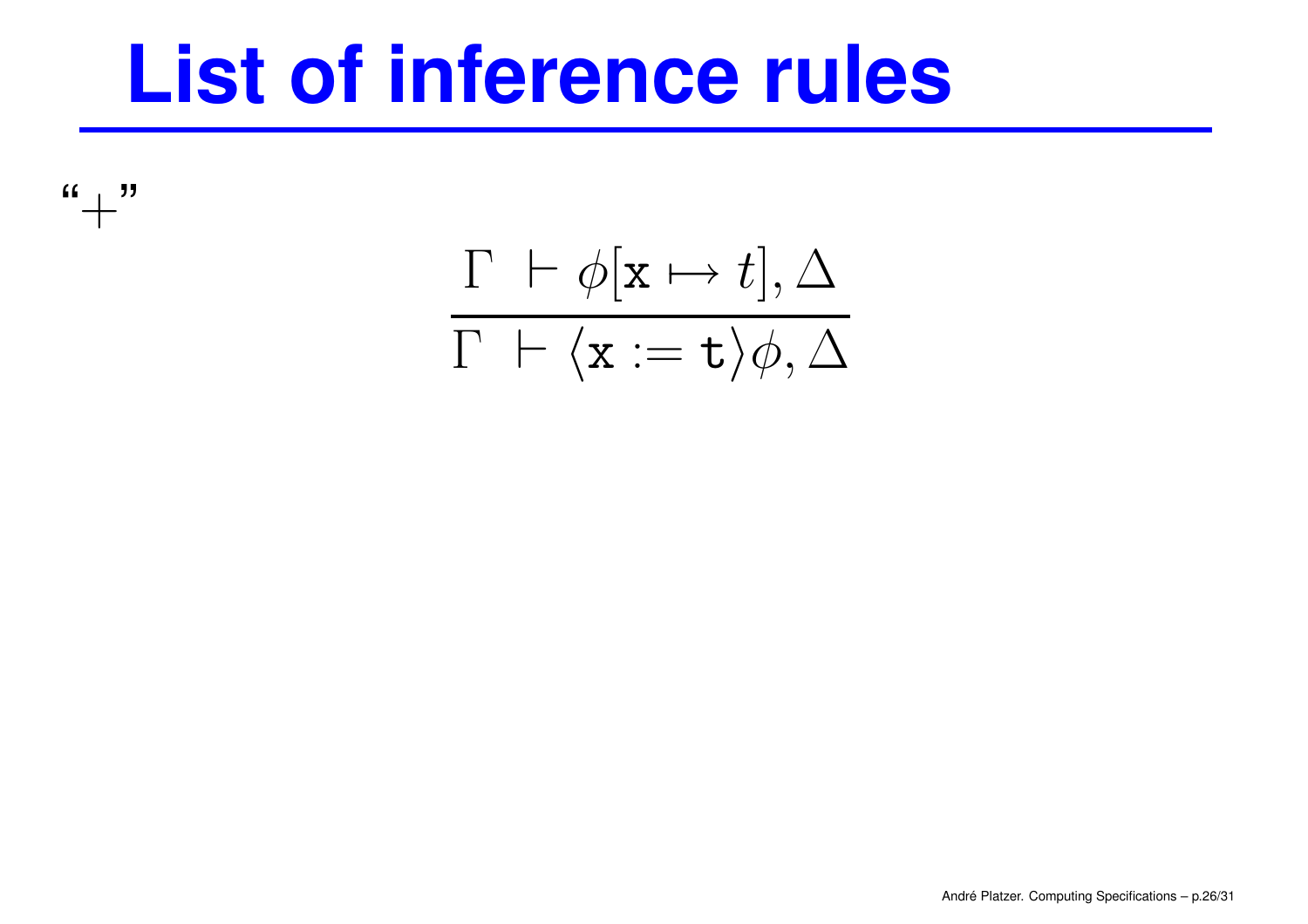## **Example: unifyRobinson**

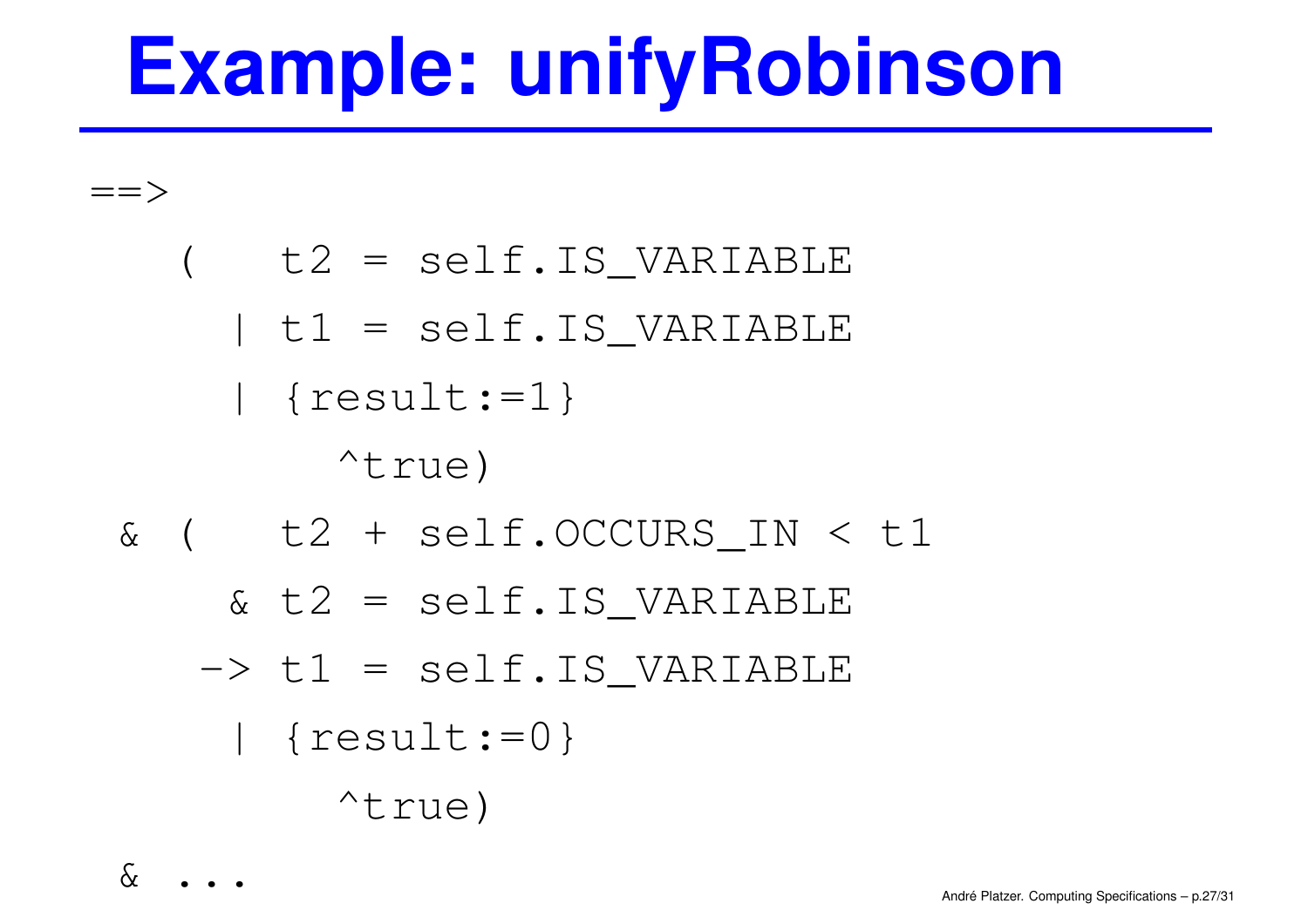## **Example: unifyRobinson**

. . & $t2 = \text{self.IS_VARIABLE}$ -> t2 <sup>+</sup> self.OCCURS\_IN <sup>&</sup>lt; t1 | t1 <sup>=</sup> self.IS\_VARIABLE | {result:=t2 <sup>+</sup> -t1} ^true) & ( t1 <sup>+</sup> self.OCCURS\_IN <sup>&</sup>lt; t2 & t1 <sup>=</sup> self.IS\_VARIABLE -> {result:=0} ^true)

 $\& \quad \bullet \quad \bullet \quad \bullet$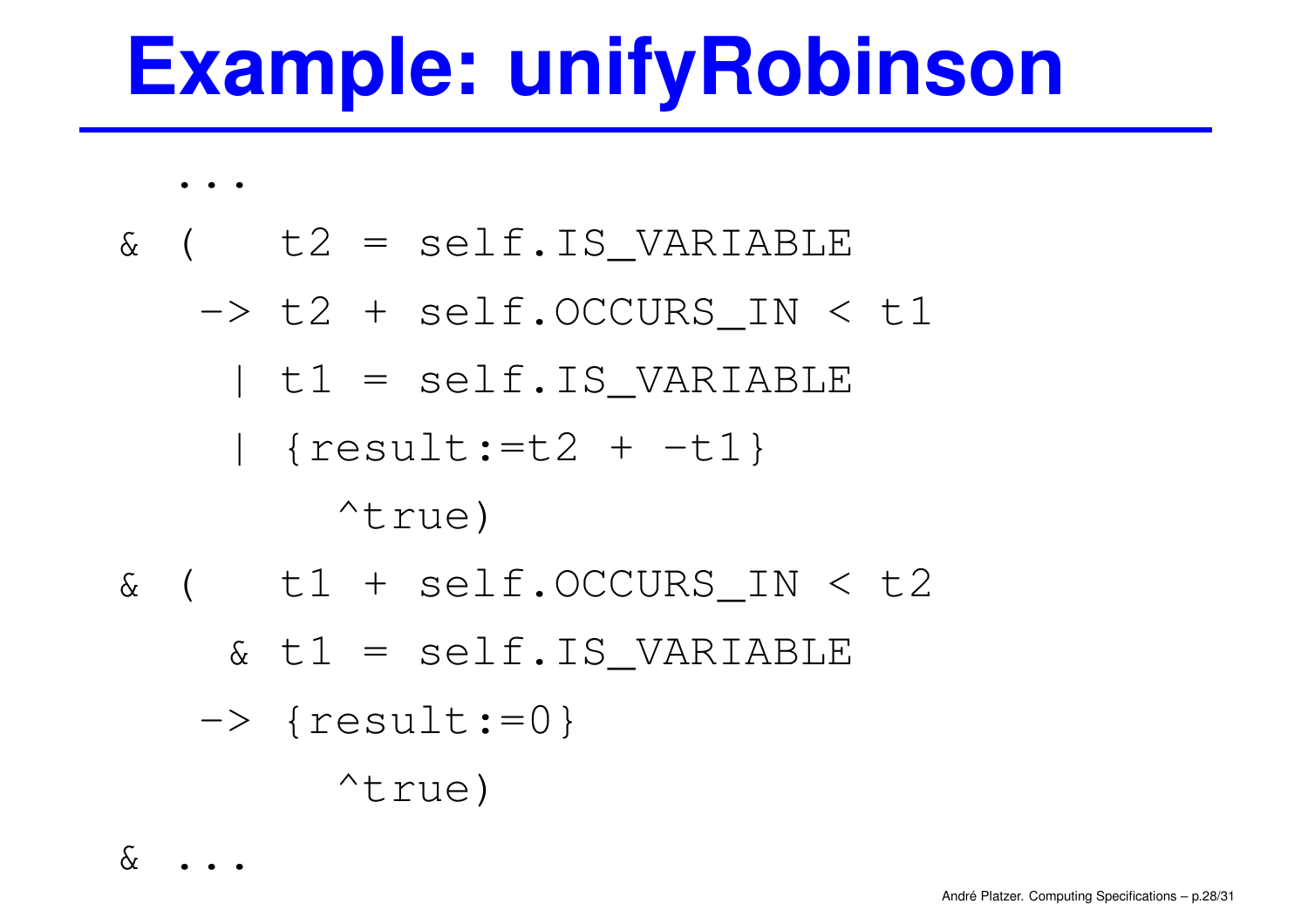## **Example: unifyRobinson**

- . .
- $\delta$  (  $t1 = \text{self}.IS_V \text{ARIABLE}$

#### -> t1 <sup>+</sup> self.OCCURS\_IN <sup>&</sup>lt; t2  $\{result:=t1 + -t2\}$

^true)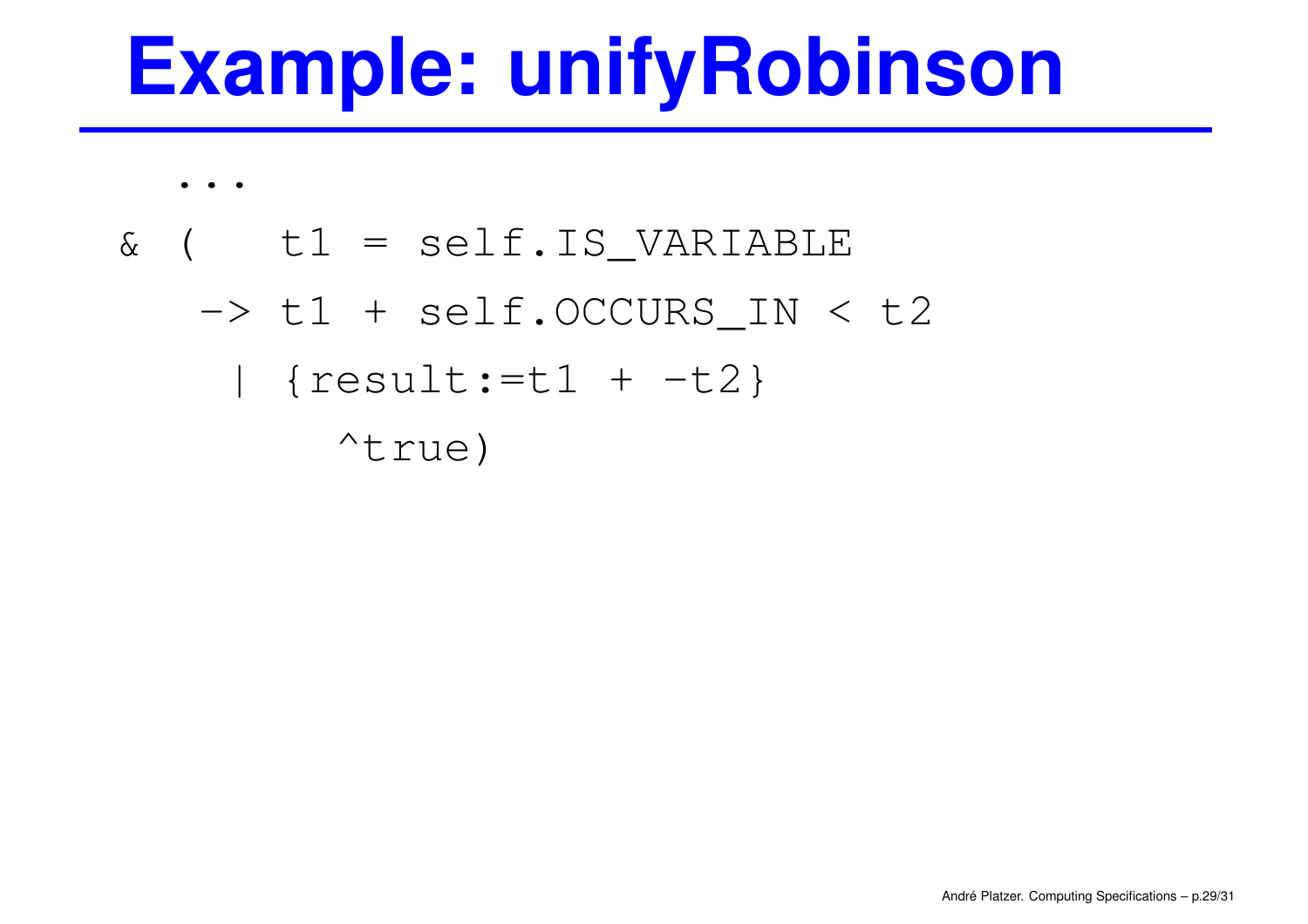#### **Example: mathPolyPuzzle**

```
= >\{ i := 2,j := 5,result:=205}
   ^true
```